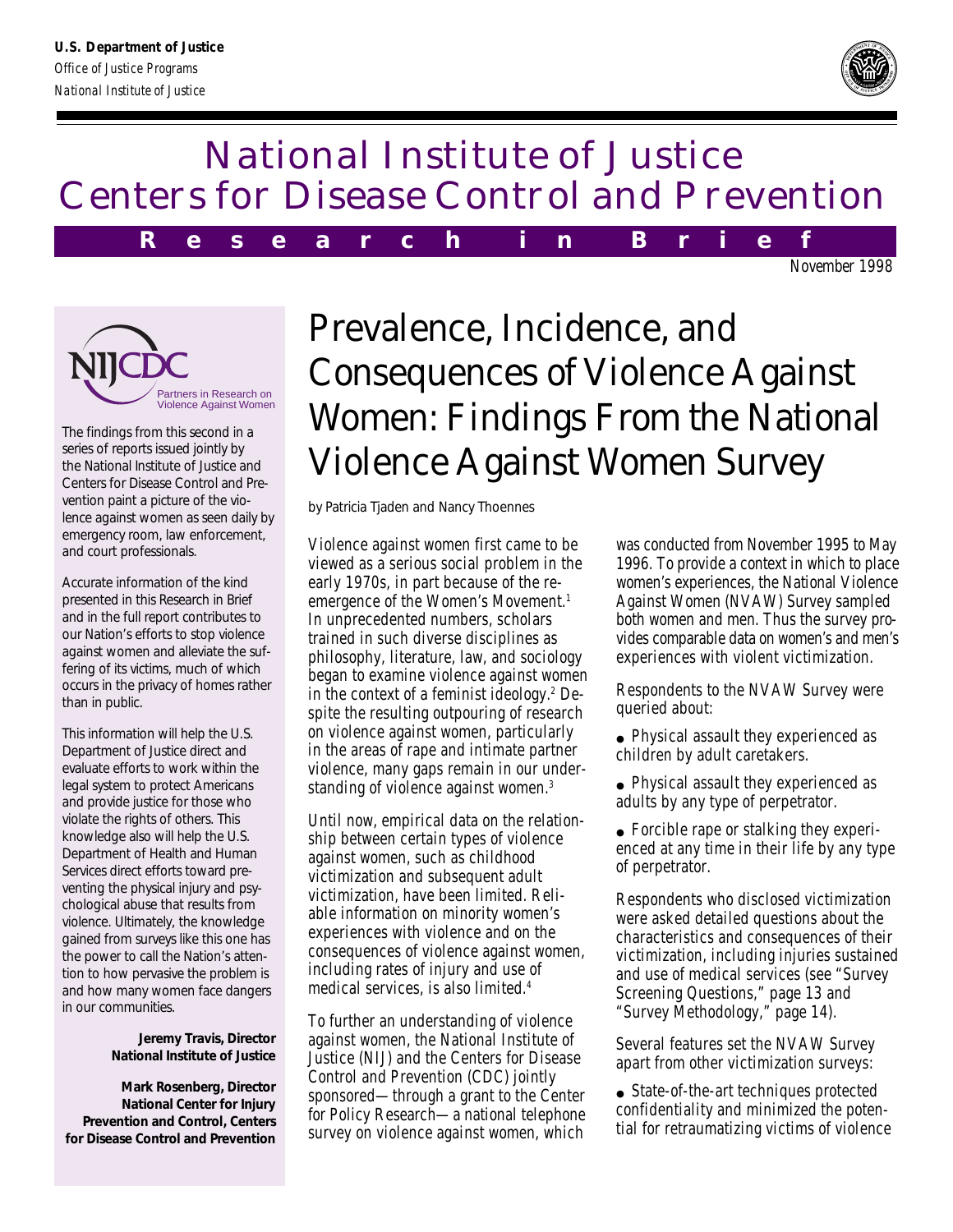# **Issues and Findings**

*Discussed in this Brief:* Results of a nationally representative telephone survey of 8,000 women and 8,000 men about their experiences with rape, physical assault, and stalking cosponsored by the National Institute of Justice and the Centers for Disease Control and Prevention and conducted by the Center for Policy Research.

*Key issues:* This study provides empirical data on the prevalence and incidence of rape, physical assault, and stalking; the prevalence of male-to-female and femaleto-male intimate partner violence; the prevalence of rape and physical assault among women of different racial and ethnic backgrounds; the rate of injury among rape and physical assault victims; and injured victims' use of medical services.

#### *Key findings and policy implications:*

Although the survey sampled both women and men, this report focuses on women's experiences with violence. Analysis of survey data produced the following results:

● Using a definition of physical assault that includes a range of behaviors, from slapping and hitting to using a gun, the survey found that physical assault is widespread among American women: 52 percent of surveyed women said they were physically assaulted as a child by an adult caretaker and/or as an adult by any type of perpetrator; 1.9 percent of surveyed women said they were physically assaulted in the previous 12 months. Based on these estimates, approximately 1.9 million women are physically assaulted annually in the United States. More research is needed to understand the relationship between physical assault experienced in childhood and physical assault experienced in adulthood.

● Using a definition of rape that includes forced vaginal, oral, and anal intercourse, the survey found that rape is a crime committed primarily against youth: 18 percent of women surveyed said they experienced a completed or attempted rape at some

time in their life and 0.3 percent said they experienced a completed or attempted rape in the previous 12 months. Of the women who reported being raped at some time in their lives, 22 percent were under 12 years old and 32 percent were 12 to 17 years old when they were first raped. Given these findings, research and intervention strategies should focus on rapes perpetrated against children and adolescents.

● Among women of different racial and ethnic backgrounds, the difference in the prevalence of reported rape and physical assault is statistically significant: American Indian/Alaska Native women were most likely to report rape and physical assault victimization, while Asian/Pacific Islander women were least likely to report rape and physical assault victimization. Hispanic women were less likely to report rape victimization than non-Hispanic women. More research is needed to determine how much of the difference can be explained by the respondent's willingness to report information to interviewers and how much by social, demographic, and environmental factors.

● Women experience significantly more partner violence than men do: 25 percent of surveyed women, compared with 8 percent of surveyed men, said they were raped and/or physically assaulted by a current or former spouse, cohabiting partner, or date in their lifetime; 1.5 percent of surveyed women and 0.9 percent of surveyed men said they were raped and/or physically assaulted by such a perpetrator in the previous 12 months. According to survey estimates, approximately 1.5 million women and 834,700 men are raped and/or physically assaulted by an intimate partner annually in the United States. Because women are also more likely to be injured by intimate partners, research aimed at understanding and preventing partner violence against women should be stressed.

● Violence against women is primarily partner violence: 76 percent of the women who were raped and/or physically assaulted since age 18 were assaulted by a current or former husband, cohabiting partner, or date, compared with 18 percent of the men. It is therefore imperative that strategies for preventing violence against women should focus on ways of protecting women from risks posed by current and former intimates.

● Women are significantly more likely than men to be injured during an assault: 32 percent of the women and 16 percent of the men who were raped since age 18 were injured during their most recent rape; 39 percent of the women and 25 percent of the men who were physically assaulted since age 18 were injured during their most recent physical assault. About one in three women who were injured during a rape or physical assault required medical care. To better meet the medical needs of women who are victims of violence, medical professionals should receive comprehensive training on the physical consequences of violence against women and appropriate treatment strategies.

● Using a definition of stalking that requires the victim to feel a high level of fear, the survey found that stalking is more prevalent than previously thought: 8 percent of surveyed women and 2 percent of surveyed men said they were stalked at some time in their life; 1 percent of surveyed women and 0.4 percent of surveyed men said they were stalked in the previous 12 months. According to survey estimates, approximately 1 million women and 371,000 men are stalked annually in the United States. Given these findings, stalking should be considered a serious criminal justice and public health concern.

*Target audience:* Criminal justice and public health researchers and practitioners, legislators, policymakers, and intervention planners at all levels of government.

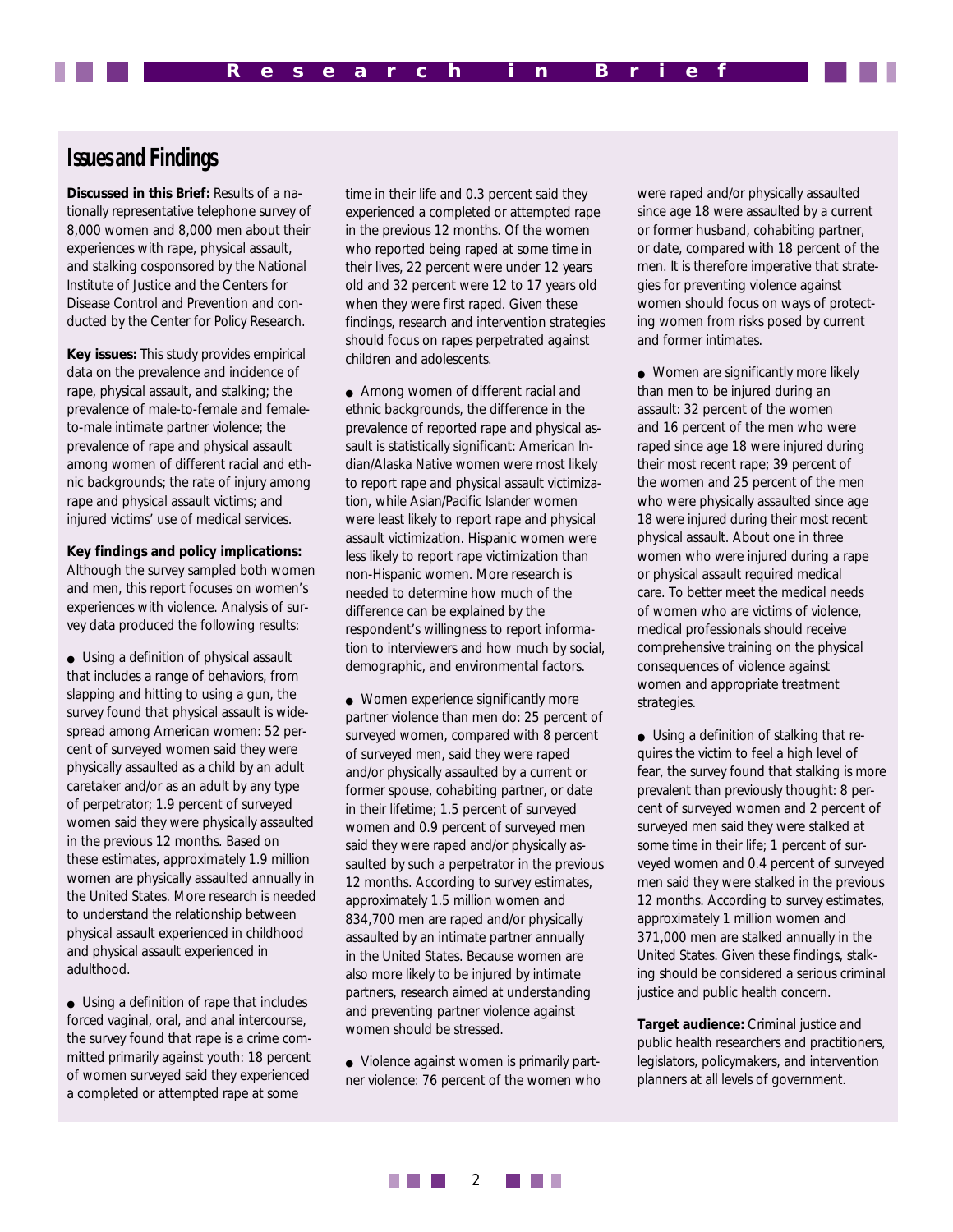and jeopardizing the safety of respondents. In addition to lessening the possibility that respondents would be harmed by their participation in the survey, these techniques increased the quality of the information being gathered.

• Information about both the prevalence (lifetime and annual) and incidence of violence was gathered. Thus victimization estimates from the NVAW Survey can be compared with victimization estimates from a wide variety of other surveys.

• Behaviorally specific questions screened respondents for rape, physical assault, and stalking victimization. These questions were designed to leave little doubt in the respondents' minds as to the type of information being sought.

• Detailed information about the characteristics and consequences of victimization for each type of perpetrator identified by the respondents was gathered. While this approach created a very complicated data set, it also created the opportunity to track victimizations by the same perpetrator (e.g., the victim's first ex-husband).

This Research in Brief summarizes the survey's findings on the prevalence and incidence of rape, physical assault, and stalking; the rate of injury among rape and physical assault victims; and injured victims' use of medical services. Complete details about men's and women's experiences with stalking are contained in an earlier report. This Research in Brief therefore focuses primarily on rape and physical assault. The full report detailing the prevalence, incidence, and consequences of violence against women will be available through the CDC (see "Other Publications in the Series").

#### **Rape: Prevalence and incidence**

Using a definition of rape that includes forced vaginal, oral, and anal sex, the survey found that 1 of 6 U.S. women

and 1 of 33 U.S. men has experienced an attempted or completed rape as a child and/or an adult; specifically, 18 percent of surveyed women and 3 percent of surveyed men said they

#### **Other Publications in the Series**

To obtain other publications in the series from the National Violence Against Women Survey:

● *Stalking in America: Findings From the National Violence Against Women Survey,* Research in Brief, by Patricia Tjaden and Nancy Thoennes, Washington, D.C.: U.S. Department of Justice, National Institute of Justice, April 1998 (NCJ 169592).

Visit NIJ's Web site at http:// www.ojp.usdoj.gov/nij or contact the National Criminal Justice Service at P.O. Box 6000, Rockville, MD 20849–6000, (800) 851–3420 or (301) 519–5500, or send an e-mail message to askncjrs@ncjrs.org.

experienced a completed or attempted rape at some time in their life (see exhibit 1). These findings are similar to findings from the National Health and Social Life Survey, which found that

● *Final Report on Prevalence, Incidence, and Consequences of Violence Against Women* by Patricia Tjaden and Nancy Thoennes, Atlanta, GA: Centers for Disease Control and Prevention, National Center for Injury Prevention and Control, forthcoming 1998.

Learn about the availability of the *Final Report* and other CDC family and intimate violence prevention activities by visiting the National Center for Injury Prevention and Control's Web site at http://www.cdc.gov/ncipc/dvp/fivpt.

Additional reports in the series are forthcoming.

#### *Exhibit 1: Persons Raped or Physically Assaulted in Lifetime by Sex of Victim*

|                                           | Percentage           |                    |                          | Number <sup>a</sup>   |
|-------------------------------------------|----------------------|--------------------|--------------------------|-----------------------|
| <b>Type of Assault</b>                    | Women<br>$(n=8,000)$ | Men<br>$(n=8,000)$ | Women<br>(100, 697, 000) | Men<br>(92, 748, 000) |
| Total rape <sup>b</sup>                   | 17.6                 | 3.0                | 17,722,672               | 2,782,440             |
| Completed <sup>b</sup>                    | 14.8                 | 2.1                | 14,903,156               | 1,947,708             |
| Attempted onlyb                           | 2.8                  | 0.9                | 2,819,516                | 834,732               |
| Total physical assault <sup>b</sup>       | 51.9                 | 66.4               | 52,261,743               | 61,584,672            |
| Threw something <sup>b</sup>              | 14.0                 | 22.4               | 14,097,580               | 20,775,552            |
| Pushed, grabbed, shoved <sup>b</sup>      | 30.6                 | 43.5               | 30,813,282               | 40,345,380            |
| Pulled hair                               | 19.0                 | 17.9               | 19,132,430               | 16,601,892            |
| Slapped, hit <sup>b</sup>                 | 43.0                 | 53.7               | 43,299,710               | 49,805,676            |
| Kicked, bit <sup>b</sup>                  | 8.9                  | 15.2               | 8,962,033                | 14,097,696            |
| Choked, tried to drown <sup>b</sup>       | 7.7                  | 3.9                | 7,753,669                | 3,617,172             |
| Hit with object <sup>b</sup>              | 21.2                 | 34.7               | 21,347,764               | 32,183,556            |
| Beat $upc$                                | 14.1                 | 15.5               | 14,198,277               | 14,375,940            |
| Threatened with gun <sup>b</sup>          | 6.2                  | 13.1               | 6,243,214                | 12,149,988            |
| Threatened with knife <sup>b</sup>        | 5.8                  | 16.1               | 5,840,426                | 14,932,428            |
| Used gun $b$                              | 2.6                  | 5.1                | 2,618,122                | 4,730,148             |
| Used knife <sup>b</sup>                   | 3.5                  | 9.6                | 3,524,395                | 8,903,808             |
| Rape and/or physical assault <sup>b</sup> | 55.0                 | 66.8               | 55,383,350               | 61,955,664            |

a. Based on estimates of women and men in the United States aged 18 years and older, U.S. Bureau of the Census, Current Population Survey, 1995.

b. Differences between women and men are statistically significant: p-value ≤ .001.

c. Differences between women and men are statistically significant: p-value ≤ .01.

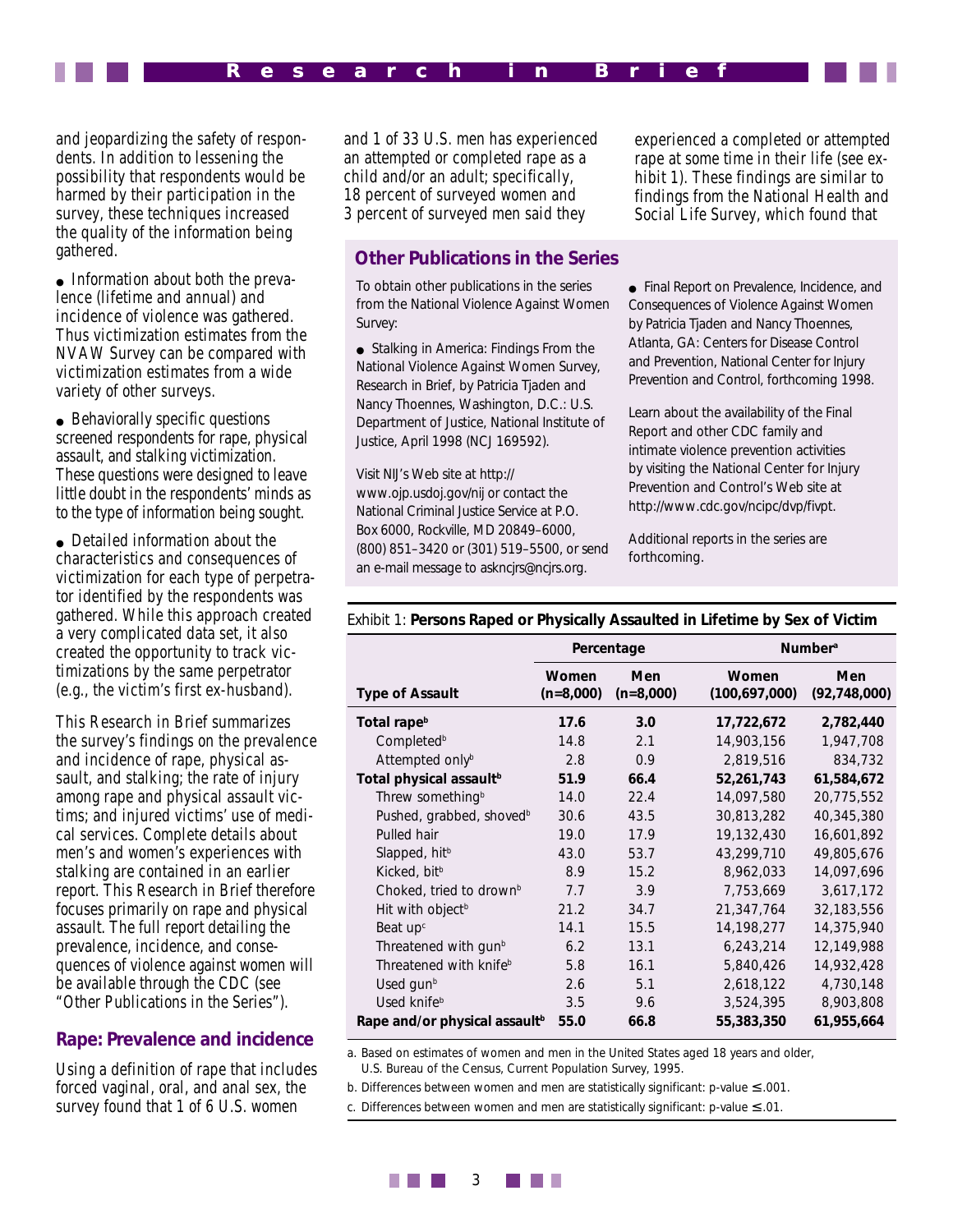#### *Exhibit 2: Persons Raped or Physically Assaulted in Previous 12 Months by Sex of Victim*

|                                           | Percentage           |                    |                        | Number <sup>a</sup>   |  |  |
|-------------------------------------------|----------------------|--------------------|------------------------|-----------------------|--|--|
| <b>Type of Violence</b>                   | Women<br>$(n=8,000)$ | Men<br>$(n=8,000)$ | Women<br>(100,697,000) | Men<br>(92, 748, 000) |  |  |
| $Rape^b$                                  | 0.3                  | 0.1                | 302,091                | 92.748                |  |  |
| Physical assault <sup>b</sup>             | 1.9                  | 3.4                | 1,913,243              | 3,153,432             |  |  |
| Rape and/or physical assault <sup>b</sup> | 2.1                  | 3.5                | 2,114,637              | 3,246,180             |  |  |

a. Based on estimates of men and women in the United States aged 18 and older, U.S. Bureau of the Census, Current Population Survey, 1995.

b. Differences between men and women are statistically significant: p-value ≤ .001.

22 percent of surveyed women and 2 percent of surveyed men had been "forced to do something sexual" at some time in their lifetime.<sup>5</sup>

The survey also found that 0.3 percent of surveyed women and 0.1 percent of surveyed men said they experienced a completed or attempted rape in the previous 12 months.<sup>6</sup> These estimates equate to approximately 302,100 women and 92,700 men who are forcibly raped each year in the United States (see exhibit 2).

Because some rape victims experienced more than one rape in the 12 months preceding the survey, the *incidence* of rape (number of separate victimizations) exceeded the *prevalence* of rape (number of rape victims). Specifically, women who were raped in the previous 12 months averaged 2.9 rapes, while men averaged 1.2 rapes. According to survey estimates, approximately 876,100 rapes were perpetrated against women and approximately 111,300 rapes were perpetrated against men in the United States during the 12 months preceding the survey (see exhibit 3).

The annual rape victimization estimates generated by the NVAW Survey are higher than comparable victimization estimates generated by the Bureau of Justice Statistics (BJS) National Crime Victimization Survey (NCVS). The NCVS estimates for 1994—the most

recent year for which estimates are available—are 432,100 rapes and sexual assaults of women age 12 and older and 32,900 rapes and sexual assaults of men age 12 and older.<sup>7</sup> However, direct comparisons between the NVAW Survey and the NCVS are difficult to make. Estimates reported by the two surveys refer to somewhat different populations and sexual victimizations. Moreover, the two surveys differ substantially with respect to other methodological issues.

Specifically, the NVAW Survey estimates include victimizations against persons age 18 and older, while the NCVS estimates include victimizations against persons 12 years of age and older. The NVAW Survey estimate for forcible rape is being compared to an NCVS estimate that includes rape and

other forms of sexual assault, such as grabbing, fondling, and verbal threats of a sexual nature.

In addition, the screening questions used by the two surveys differ substantially. The NVAW Survey uses five questions to screen respondents for rape victimization, while the NCVS uses only two questions.<sup>8</sup> Although empirical data on this issue are limited, some researchers assume that increasing the number of screening questions increases disclosure rates.9 Furthermore, the NVAW Survey screening questions are more explicit than those used by the NCVS.10

Moreover, published NCVS estimates count series victimizations—reports of six or more crimes within a 6-month period for which the respondent cannot recall details of each crime—as a single victimization. Thus, published NCVS estimates of the number of rape and sexual assault victimizations are lower than would be obtained by including all incidents reported to its survey interviewers. To produce NCVS estimates for direct comparison with the NVAW Survey estimates, each crime in a series of victimizations reported to the NCVS interviewers would have to be counted separately.

Finally, the sampling errors associated with the estimates from the NVAW

*Exhibit 3: Number of Rapes and Physical Assaults Perpetrated in Previous 12 Months by Sex of Victim*

| <b>Type of Violence</b> | Number of<br><b>Victims</b> | <b>Average Number</b><br>of Victimizations<br>per Victim <sup>a</sup> | <b>Total Number</b><br>of Victimizations |
|-------------------------|-----------------------------|-----------------------------------------------------------------------|------------------------------------------|
| Women                   |                             |                                                                       |                                          |
| Rape                    | 302.091                     | 2.9                                                                   | 876,064                                  |
| Physical assault        | 1.913.243                   | 3.1                                                                   | 5,931,053                                |
| Men                     |                             |                                                                       |                                          |
| Rape                    | 92.748                      | 1.2                                                                   | 111,298                                  |
| Physical assault        | 3,153,432                   | 2.5                                                                   | 7,883,580                                |

a. The standard error of the mean for each estimate in this column is 1.431, 0.167, 0.539, 0.225, respectively.

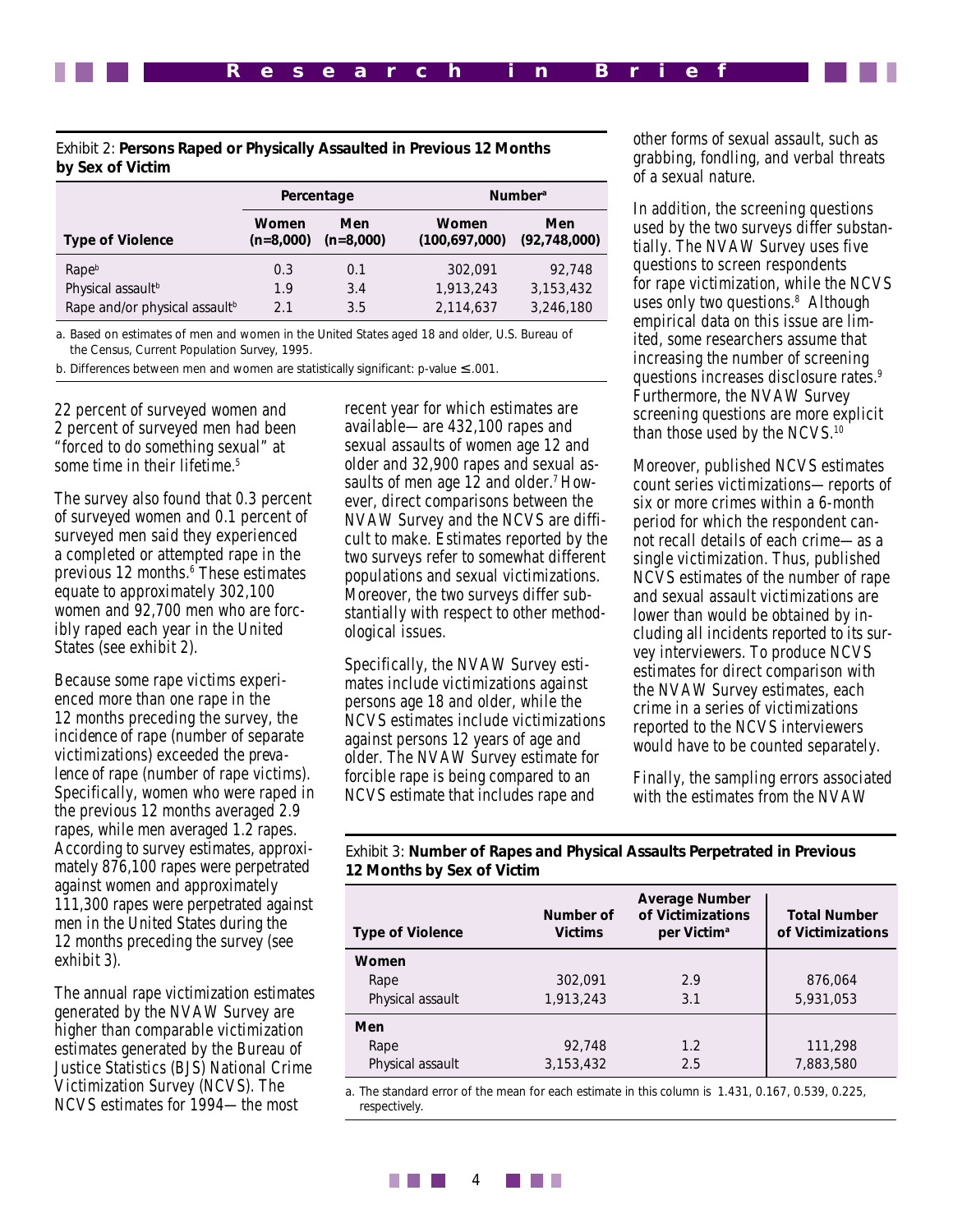#### *Exhibit 4: Women Raped or Physically Assaulted in Lifetime by Race/ Ethnicity of Victim*

|                                                                                                    | Women Raped or Physically Assaulted in Lifetime (%) |                                  |                                   |                                                   |                                                  |                                   |
|----------------------------------------------------------------------------------------------------|-----------------------------------------------------|----------------------------------|-----------------------------------|---------------------------------------------------|--------------------------------------------------|-----------------------------------|
|                                                                                                    | Total                                               | White<br>$(n=7.850)$ $(n=6.452)$ | African-<br>American<br>$(n=780)$ | Asian/<br>Pacific<br><b>Islander</b><br>$(n=133)$ | American<br>Indian/<br>Alaska Native<br>$(n=88)$ | <b>Mixed</b><br>Race<br>$(n=397)$ |
| Rape <sup>a</sup>                                                                                  | 18.2                                                | 17.7                             | 18.8                              | 6.8                                               | 34.1                                             | 24.4                              |
| Physical assault <sup>b</sup>                                                                      | 51.8                                                | 51.3                             | 52.1                              | 49.6                                              | 61.4                                             | 57.7                              |
| Rape and/or<br>physical assault <sup>b</sup>                                                       | 55.0                                                | 54.5                             | 55.1                              | 51.9                                              | 64.8                                             | 61.2                              |
| a. Differences between racial/ethnic groups are statistically significant: $p$ -value $\leq$ 0.01. |                                                     |                                  |                                   |                                                   |                                                  |                                   |

b. Differences between racial/ethnic groups are statistically significant: p-value ≤ .05.

Survey and the NCVS would have to be compared. This is important given the relatively high margin of error associated with NVAW Survey estimates of the average number of rape victimizations experienced by male and female victims (see footnote in exhibit 3). Comparisons of sampling errors would help determine whether the estimates are actually different or whether apparent differences are not statistically significant.

A study now under way and funded by NIJ, BJS, and CDC will provide more comprehensive information about the differences between the two surveys, including error ranges for the estimates. Using data from the two surveys, the study is calculating estimates using the same counting rules and the same age populations. The results of this detailed comparison will be published in early 1999.

#### **Physical assault: Prevalence and incidence**

The NVAW Survey used a modified version of the Conflict Tactics Scale<sup>11</sup> to query respondents about a variety of physical assaults they may have suffered. Responses revealed that physical assault is widespread in American society: 52 percent of surveyed women and 66 percent of

surveyed men said they were physically assaulted as a child by an adult caretaker and/or as an adult by any type of perpetrator.

For both women and men, the most frequently reported physical assault was slapping and hitting, followed by pushing, grabbing, shoving, and hitting with an object. Relatively few respondents reported that an adult caretaker or other adult pulled their hair or threw something at them that could hurt. Still fewer reported that an adult caretaker or other adult choked or almost drowned them, kicked or bit them, beat them up, threatened them with a gun or knife, or used a gun or knife on them (see exhibit 1).

The NVAW Survey also found that 1.9 percent of surveyed women and 3.4 percent of surveyed men said they were physically assaulted in the previous 12 months. These estimates equate to approximately 1.9 million women and 3.2 million men who are physically assaulted annually in the United States (see exhibit 2). Female victims averaged 3.1 assaults and male victims averaged 2.5 assaults per year, which equate to approximately 5.9 million physical assaults perpetrated against women and 7.9 million physical assaults perpetrated against men in the 12 months preceding the survey (see

exhibit 3). These estimates probably underestimate the number of physical assaults perpetrated against women and men annually because the NVAW Survey categorized victimizations involving both rape and physical assault only as rapes.

The NVAW Survey estimates of annual physical assaults are greater than the NCVS estimates. The NCVS estimate for 1994 is 4.1 million aggravated and simple assaults of women age 12 and older and 5.7 million aggravated and simple assaults of men age 12 and older.12 Comparisons between the NVAW Survey and NCVS estimates of physical assault are confounded by the same methodological differences discussed earlier and are being addressed in ongoing research funded by NIJ, BJS, and CDC that is comprehensively reviewing the two surveys' estimates for physical violence.

### **The risk of violence varies among minority women**

The survey found that American Indian/Alaska Native women were significantly more likely to disclose rape and physical assault victimization than women of other racial/ethnic backgrounds, while Asian/Pacific Islander women were significantly less likely to report rape and physical assault victimization (see exhibit 4).

These findings must be viewed with caution, however, given the relatively small numbers of American Indian/ Alaska Native and Asian/Pacific Islander women included in the sample. Because information on violence against American Indian/Alaska Native women is limited, it is difficult to explain why they report more rape and physical assault victimization. A previous study found that Native-American couples were significantly more violent than their white counterparts.13 Another study found that the overall homicide rates for Native Americans were approximately two

5 . . . . . . .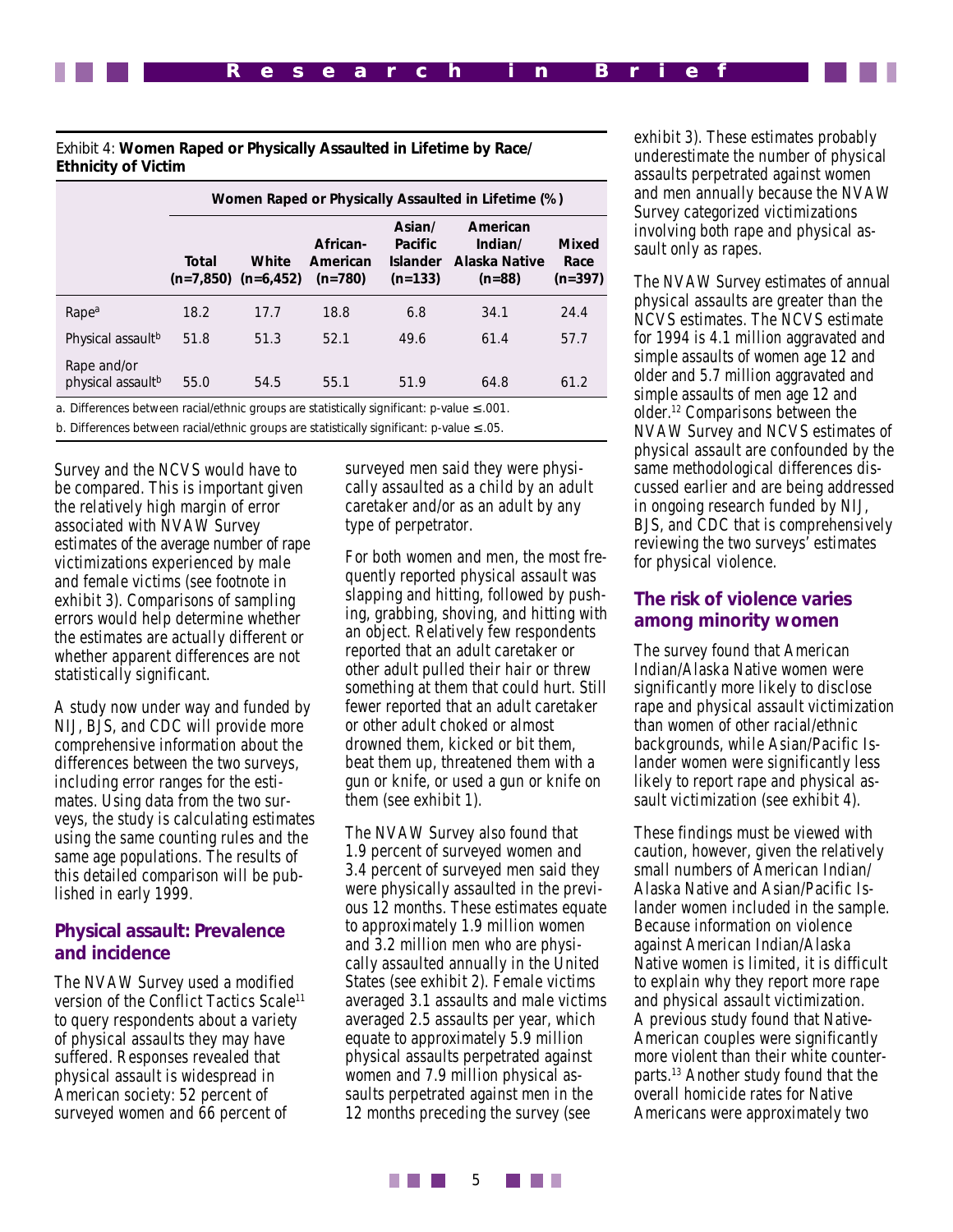#### *Exhibit 5: Women Raped or Physically Assaulted in Lifetime by Hispanic/ Non-Hispanic Origin of Victim*

|                              | Women Raped or Physically Assaulted in Lifetime (%) |                                    |                              |  |  |
|------------------------------|-----------------------------------------------------|------------------------------------|------------------------------|--|--|
|                              | Total<br>$(n=7,945)$                                | Hispanic <sup>a</sup><br>$(n=628)$ | Non-Hispanic<br>$(n=7, 317)$ |  |  |
| $Rape^b$                     | 18.1                                                | 14.6                               | 18.4                         |  |  |
| Physical assault             | 51.9                                                | 53.2                               | 51.8                         |  |  |
| Rape and/or physical assault | 55.1                                                | 54.9                               | 55.1                         |  |  |

a. Persons of Hispanic origin may be of any race.

b. Differences between Hispanics and non-Hispanics are statistically significant: p-value ≤ .05.





a. n=1,323 women victims.

times greater than U.S. national rates. $14$ Information from this study published elsewhere shows that Native-American women report significantly more stalking victimization than do women of other racial/ethnic backgrounds.15 Thus there is some evidence that Native Americans are at significantly greater risk of violence than other Americans.

How much of the difference in rape and physical assault prevalence can be explained by differences in willingness to report victimization to interviewers and how much can be explained by actual victimization experiences is unclear and requires further study. Research is also needed to ascertain how social, environmental,

and demographic factors intersect with race and ethnicity to produce differences in rape and physical assault prevalence. Finally, research is needed to determine whether victimization rates vary significantly among women of diverse American Indian tribes and Alaska Native communities.

Because information is also lacking on violence against Asian/Pacific Islander women, it is unclear why they report less rape and physical assault victimization. Information from focus groups and nonrandom samples of Asian-American women suggests that intimate partner violence is a major concern among these women.16 However, there are no accurate estimates of intimate partner violence among Asian-American or Pacific Islander women, and the differences between Asian-American and Pacific Islander women in rape and physical assault prevalence also may be significant. Such differences, however, cannot be discerned from the NVAW Survey because data on these two groups were combined. Clearly, more research is needed on violence against Asian-American and Pacific Islander women.

The survey found that Hispanic women were less likely to report rape victimization than were non-Hispanic women (see exhibit 5). Previous studies comparing violence prevalence among Hispanic and non-Hispanic women

have produced contradictory conclusions; $^{17}$  hence, findings from the NVAW Survey neither confirm nor contradict earlier findings.

## **Rape is primarily a crime against youth**

It has been previously reported that rape in America is a "tragedy of youth" because the majority of rapes occurs against children and adolescents.18 Results from the survey support this assertion: More than half (54 percent) of the female rape victims identified by the survey were under 18 years old when they experienced their first rape (see exhibit 6). Of the women disclosing rape, 22 percent were under 12 years old when they experienced their first rape, while 32 percent were 12 to 17 years old.

Several authors have reported that women who are sexually assaulted as children and adolescents are at greater risk of being sexually assaulted as adults.19 Results from the NVAW Survey provide further evidence of the link between sexual assault as a minor and subsequent sexual assault as an adult: 18 percent of the women who reported being raped before age 18 said they were also raped after the age of 18, compared with 9 percent of the women who did not report being raped before the age of 18.

#### **Women experience more partner violence than men do**

The NVAW survey found that women are significantly more likely to be assaulted by an intimate partner than men are. Twenty-five percent of surveyed women, compared with 8 percent of surveyed men, said they were raped and/or physically assaulted by a current or former spouse, cohabiting partner, or date at some time in their life; 1.5 percent of all surveyed women compared with 0.9 percent of all surveyed men said they were raped

a di Kabupatén Band an sa sala 6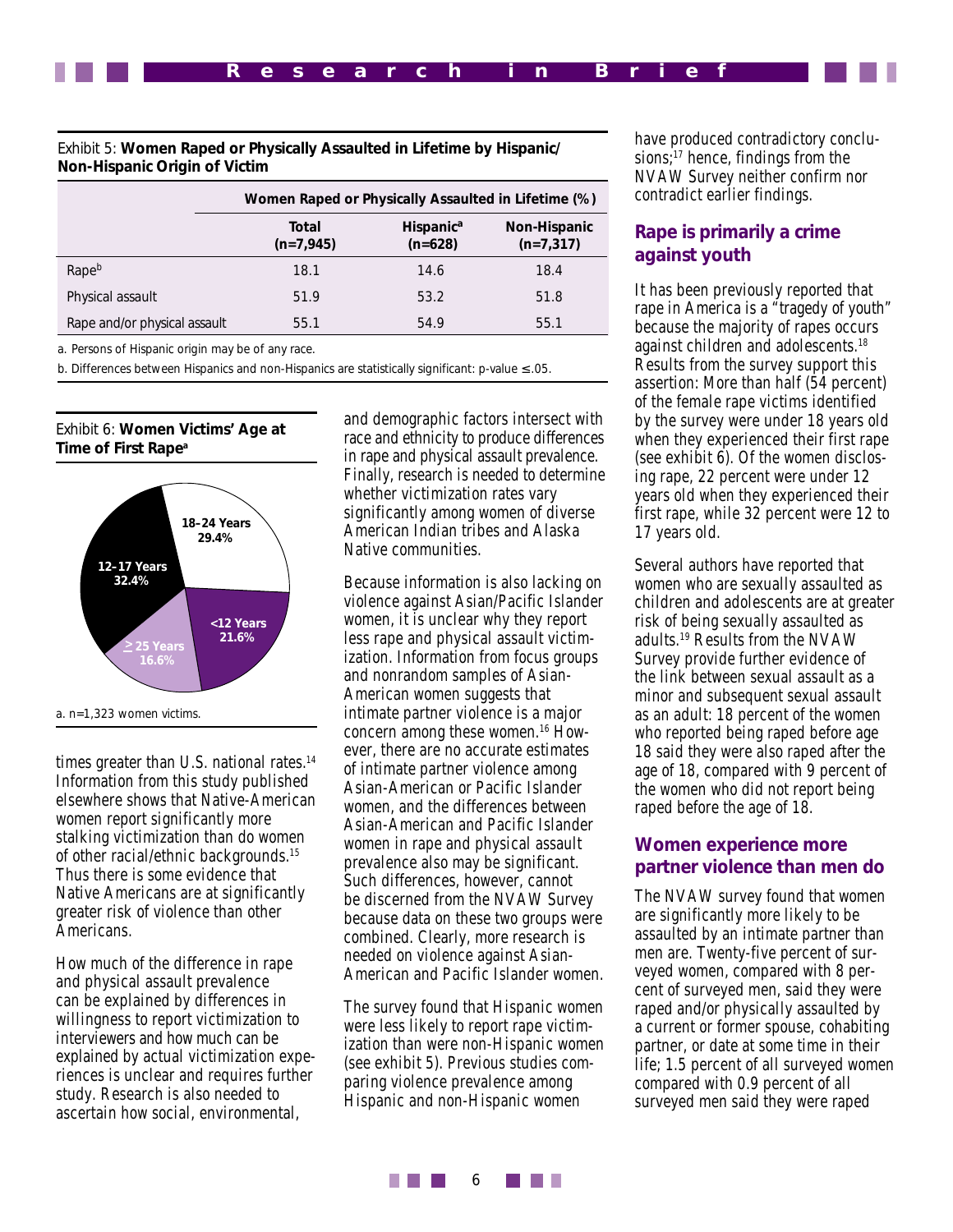#### *Exhibit 7: Persons Raped or Physically Assaulted by an Intimate Partner in Lifetime and in Previous 12 Months by Sex of Victim*

|                                           | In Lifetime <sup>a</sup> |             |                 |                |  |
|-------------------------------------------|--------------------------|-------------|-----------------|----------------|--|
|                                           | Number $b$<br>Percentage |             |                 |                |  |
| <b>Type of Violence</b>                   | Women                    | Men         | Women           | Men            |  |
|                                           | $(n=8,000)$              | $(n=8,000)$ | (100, 697, 000) | (92, 748, 000) |  |
| Rape <sup>c</sup>                         | 7.7                      | 0.3         | 7,753,669       | 278,244        |  |
| Physical assault <sup>c</sup>             | 22.1                     | 7.4         | 22.254.037      | 6,863,352      |  |
| Rape and/or physical assault <sup>c</sup> | 24.8                     | 7.6         | 24.972.856      | 7,048,848      |  |

|                                           | In Previous 12 Months <sup>a</sup> |                    |                          |                       |  |
|-------------------------------------------|------------------------------------|--------------------|--------------------------|-----------------------|--|
|                                           |                                    | Percentage         |                          | Number $b$            |  |
| <b>Type of Violence</b>                   | Women<br>$(n=8,000)$               | Men<br>$(n=8.000)$ | Women<br>(100, 697, 000) | Men<br>(92, 748, 000) |  |
| Rape                                      | 0.2                                | $-$ e              | 201,394                  | e                     |  |
| Physical assault <sup>d</sup>             | 1.3                                | 0.9                | 1,309,061                | 834,732               |  |
| Rape and/or physical assault <sup>d</sup> | 1.5                                | 0.9                | 1,510,455                | 834,732               |  |

a. Intimate partner includes current and former spouses, opposite-sex cohabiting partners, same-sex cohabiting partners, dates, and boyfriends/girlfriends.

b. Based on estimates of men and women in the United States aged 18 years and older, U.S. Bureau of the Census, Current Population Survey, 1995.

c. Differences between women and men are statistically significant: p-value ≤ .001.

d. Differences between women and men are statistically significant: p-value ≤ .05.

e. The number of men rape victims was insufficient to reliably calculate prevalence estimates.

#### *Exhibit 8: Percentage of Persons Physically Assaulted by an Intimate Partner in Lifetime by Type of Assault and Sex of Victima*

| <b>Type of Assault</b>                                  | Women<br>$(n=8,000)$ | Men<br>$(n=8,000)$ |
|---------------------------------------------------------|----------------------|--------------------|
| Total physical assault by intimate partner <sup>b</sup> | 22.1                 | 7.4                |
| Threw something <sup>b</sup>                            | 8.1                  | 4.4                |
| Pushed, grabbed, shoved <sup>b</sup>                    | 18.1                 | 5.4                |
| Pulled hair <sup>b</sup>                                | 9.1                  | 2.3                |
| Slapped, hit <sup>b</sup>                               | 16.0                 | 5.5                |
| Kicked, bit <sup>b</sup>                                | 5.5                  | 2.6                |
| Choked, tried to drown <sup>b</sup>                     | 6.1                  | 0.5                |
| Hit with object <sup>b</sup>                            | 5.0                  | 3.2                |
| Beat $up^b$                                             | 8.5                  | 0.6                |
| Threatened with gun <sup>b</sup>                        | 3.5                  | 0.4                |
| Threatened with knife <sup>b</sup>                      | 2.8                  | 1.6                |
| Used gun <sup>b</sup>                                   | 0.7                  | 0.1                |
| Used knife                                              | 0.9                  | 0.8                |

a. Intimate partner includes current or former spouses, opposite-sex cohabiting partners, same-sex cohabiting partners, dates, and boyfriends/girlfriends.

b. Differences between women and men are statistically significant: p-value ≤ .001.

and/or physically assaulted by such a partner in the previous 12 months. Based on U.S. Census estimates of the number of women and men in the country, these findings equate to approximately 1.5 million women and 834,700 men who are raped and/or physically assaulted by an intimate partner annually in the United States (see exhibit 7).

Results from the survey show that most physical assaults perpetrated against women by intimate partners consist of pushing, grabbing, shoving, slapping, and hitting. Fewer women reported that an intimate partner threw something at them that could hurt, pulled their hair, kicked or bit them, hit them with an object, or beat them up. Relatively few reported that an intimate partner threatened them with a knife or gun. Only a negligible number reported that an intimate partner actually used a knife or gun on them (see exhibit 8).

It is important to note that differences between women's and men's rates of physical assault by an intimate partner become greater as the seriousness of the assault increases. For example, women were two to three times more likely than men to report that an intimate partner threw something that could hurt or pushed, grabbed, or shoved them. However, they were 7 to 14 times more likely to report that an intimate partner beat them up, choked or tried to drown them, threatened them with a gun, or actually used a gun on them (see exhibit 8).

The NVAW Survey finding that women are significantly more likely than men to be victimized by intimate partners contradicts findings from some previous national surveys that found men and women to be at nearly equal risk of physical assault by an intimate partner.20 The finding, however, supports data from the NCVS, which have consistently shown women to be at greater risk of intimate partner violence.<sup>21</sup>

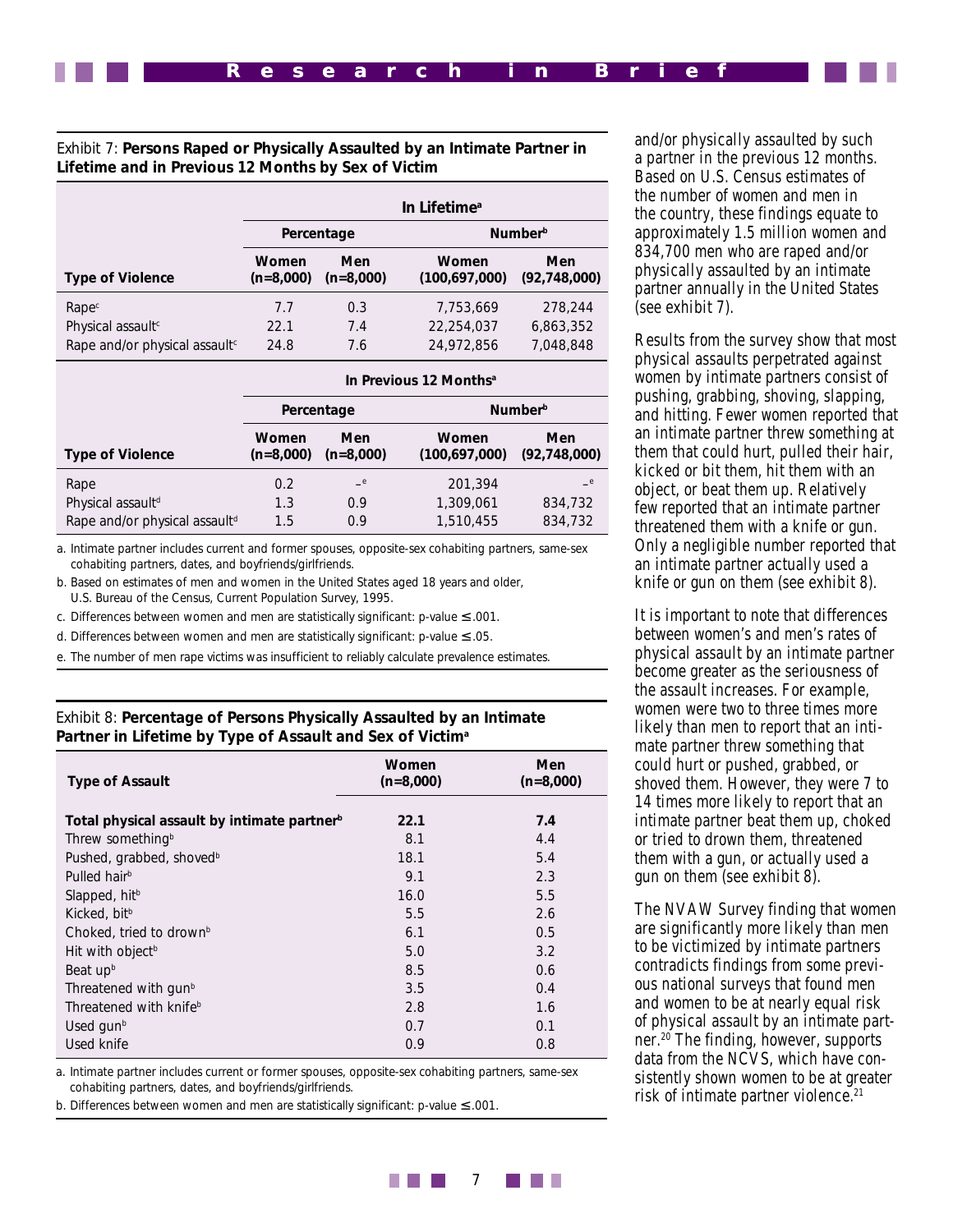

# **Violence against women is**

**primarily partner violence.** The survey confirms previous reports that U.S. women are primarily raped and/or physically assaulted by intimate partners: $^{22}$  76 percent of the women who were raped and/or physically assaulted since the age of 18 were assaulted by a current or former husband, cohabiting partner, or date; 17 percent were victimized by an acquaintance, such as a friend, neighbor, or coworker; 14 percent were victimized by a stranger; and 9 percent were victimized by a relative other than a husband (see exhibit 9). By comparison, the survey found that U.S. men are primarily raped and physically assaulted by strangers and acquaintances, not intimate partners.

**Violence against women is primarily male violence.** The survey also found that most violence perpetrated against adults is perpetrated by males: 93 percent of the women and 86 percent of the men who were raped and/or physically assaulted since the age of 18 were assaulted by a male. In comparison only 11 percent of these women and 23 percent of these men were assaulted by a female (see exhibit 10). Given these findings, adult violence prevention strategies should focus primarily on the risks posed by male perpetrators.

### **Rate of injury among rape and physical assault victims**

To generate information on violencerelated injuries, respondents disclosing rape and physical assault were asked whether they were injured during their most recent victimization. The survey found that women who were raped since age 18 were nearly twice as likely as their male counterparts to report an injury other than the rape itself (32 and 16 percent, respectively) (see exhibit 11). Similarly, women who were physically assaulted since age 18 were significantly more likely than



a. Intimate partner includes current and former spouses, same-sex cohabitating partners, opposite-sex cohabitating partners, dates, and boyfriends/girlfriends.

- b. Differences between women and men are statistically significant: p-value ≤ .001.
- c. Differences between women and men are statistically significant: p-value ≤ .01.

Note: Total percentages by sex of victim exceed 100 because some victims had multiple perpetrators.

#### *Exhibit 10: Distribution of Adult Rape and Physical Assault Victims by Sex of Perpetrator and Sex of Victim*



Note: Total percentages by sex of victim exceed 100 because some victims had multiple perpetrators.

8

. . .

n n

**College** 

#### *Exhibit 9: Distribution of Adult Rape and Physical Assault Victims by Victim-Perpetrator Relationship and Sex of Victim*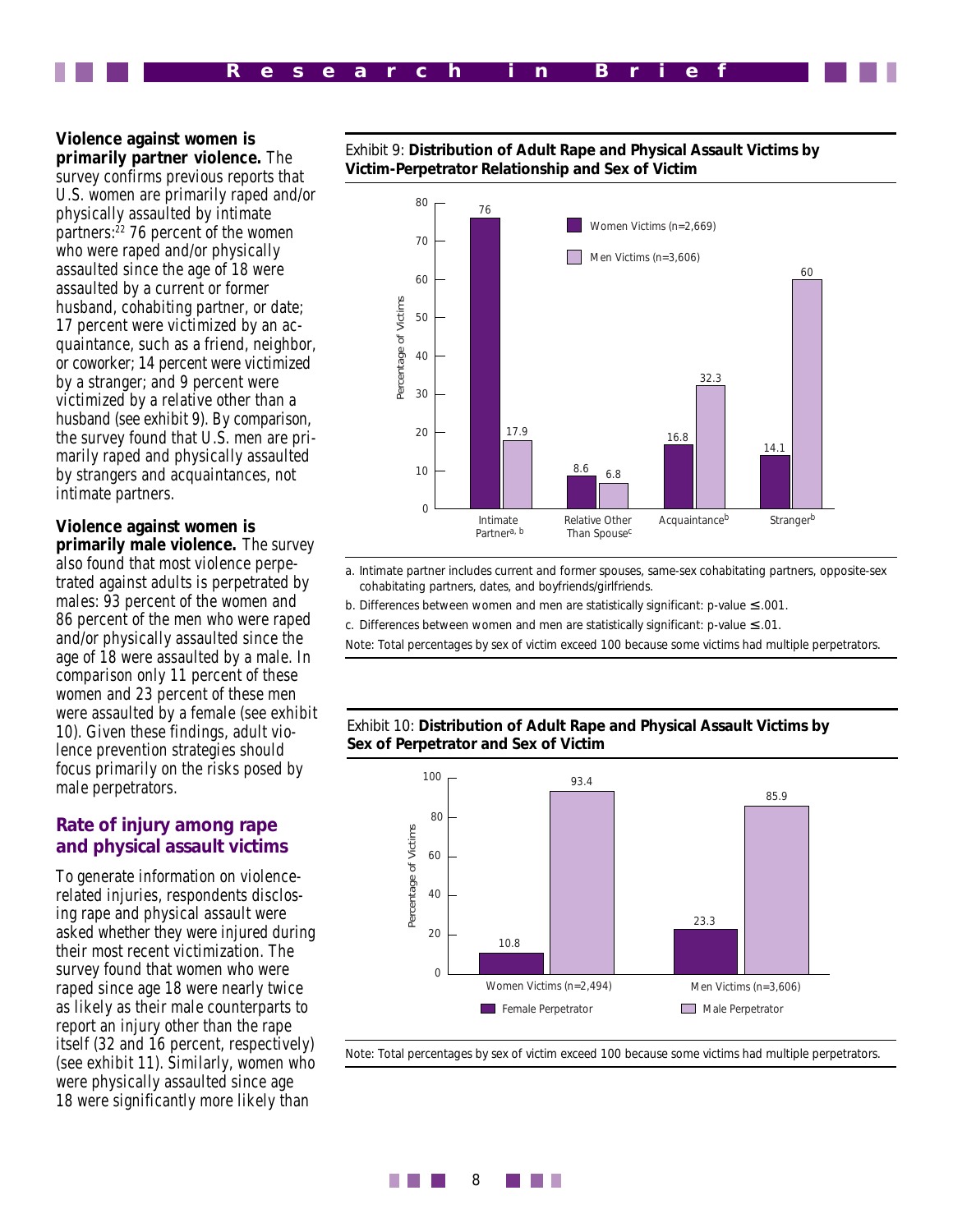| Exhibit 11: Distribution of Adult Rape and Physical Assault Victims by |  |
|------------------------------------------------------------------------|--|
| Injury, Type of Medical Care Received, and Sex of Victim <sup>a</sup>  |  |

|                                             | Rape<br>Victims (%) |          | <b>Physical Assault</b><br>Victims (%) |             |
|---------------------------------------------|---------------------|----------|----------------------------------------|-------------|
| Injury/Medical Care                         | Women               | Men      | Women                                  | Men         |
| Was victim injured?                         | $(n=734)$           | $(n=62)$ | $(n=1,862)$                            | $(n=2,972)$ |
| <b>Yes</b>                                  | 31.5 <sup>c</sup>   | 16.1     | 39.0 <sup>c</sup>                      | 24.8        |
| No                                          | 68.5                | 83.9     | 61.0                                   | 75.2        |
| Did injured victim receive                  |                     |          |                                        |             |
| medical care? <sup>d</sup>                  | $(n=236)$           |          | $(n=722)$                              | $(n=736)$   |
| Yes                                         | 35.6                | $-^b$    | 30.2                                   | 37.1        |
| <b>No</b>                                   | 64.4                | $-b$     | 69.8                                   | 62.9        |
| Type of medical care received <sup>e</sup>  | $(n=84)$            |          | $(n=218)$                              | $(n=306)$   |
| Hospital                                    | 81.9                | $-{}^b$  | 76.1                                   | 85.7        |
| Physician                                   | 54.8                | b        | 52.8                                   | 42.1        |
| Dental                                      | 16.9                | $-{}^b$  | 9.6                                    | 10.6        |
| Ambulance/paramedic                         | 19.0                | b        | 17.5                                   | 23.5        |
| Physical therapy                            | 16.7                | b        | 9.2                                    | 12.8        |
| Type of hospital care received <sup>f</sup> | $(n=68)$            |          | $(n=166)$                              | $(n=234)$   |
| Emergency room                              | 50.0                | $-{}^b$  | 61.4                                   | 66.7        |
| Outpatient                                  | 36.8                |          | 22.3                                   | 22.6        |
| Overnight                                   | 13.2                | $-{}^b$  | 15.1                                   | 10.3        |

a. Estimates are based on the most recent victimization since the age of 18.

b. The number of men rape victims was insufficient to reliably calculate medical utilization estimates.

c. Differences between women and men are statistically significant: p-value ≤ .001.

d. Estimates are based on responses from victims who were injured.

e. Estimates are based on responses from victims who received medical care.

f. Estimates are based on responses from victims who received hospital care.

Note: Total percentages for type of medical and hospital care received exceed 100 because some victims had multiple forms of medical/hospital care.





a. Estimates are based on the most recent victimization since the age of 18.

b. The number of rape victims was insufficient to reliably calculate injury estimates.

their male counterparts to report that they were injured during their most recent physical assault (39 and 25 percent, respectively). When only physical assaults by intimates are considered, the difference between injury rates for women and men is even greater (41 and 19 percent, respectively).

Most of the adult rape and physical assault victims (both men and women) who reported being injured sustained relatively minor injuries, such as scratches, bruises, and welts. Relatively few sustained more serious types of injuries, such as broken bones, dislocated joints, concussions, lacerations, or bullet wounds (see exhibit 12).

#### **Victims' use of medical services.**

The survey found that 36 percent of the women injured during their most recent rape since age 18 and 30 percent of the women injured during their most recent physical assault since age 18 received some type of medical treatment (e.g., ambulance/paramedic services, treatment in a hospital emergency department, physical therapy) (see exhibit 11). Some medically treated victims received more than one type of medical treatment (e.g., hospitalization as well as outpatient physical therapy). Others received one type of medical treatment more than once—for example, three nights in the hospital or 10 physical therapy sessions. Hence, the annual number of medical treatments provided to rape and physical assault victims exceeds the annual number of rapes and physical assaults that resulted in treatment.

Exhibit 13 provides estimates of the average number of nights spent in the hospital or the average number of visits made to specific medical providers by rape and physical assault victims. These estimates are based on responses from victims who received the specific type of medical care considered. For example, the estimate of the average number of nights spent in the hospital by female rape victims (3.6) is based

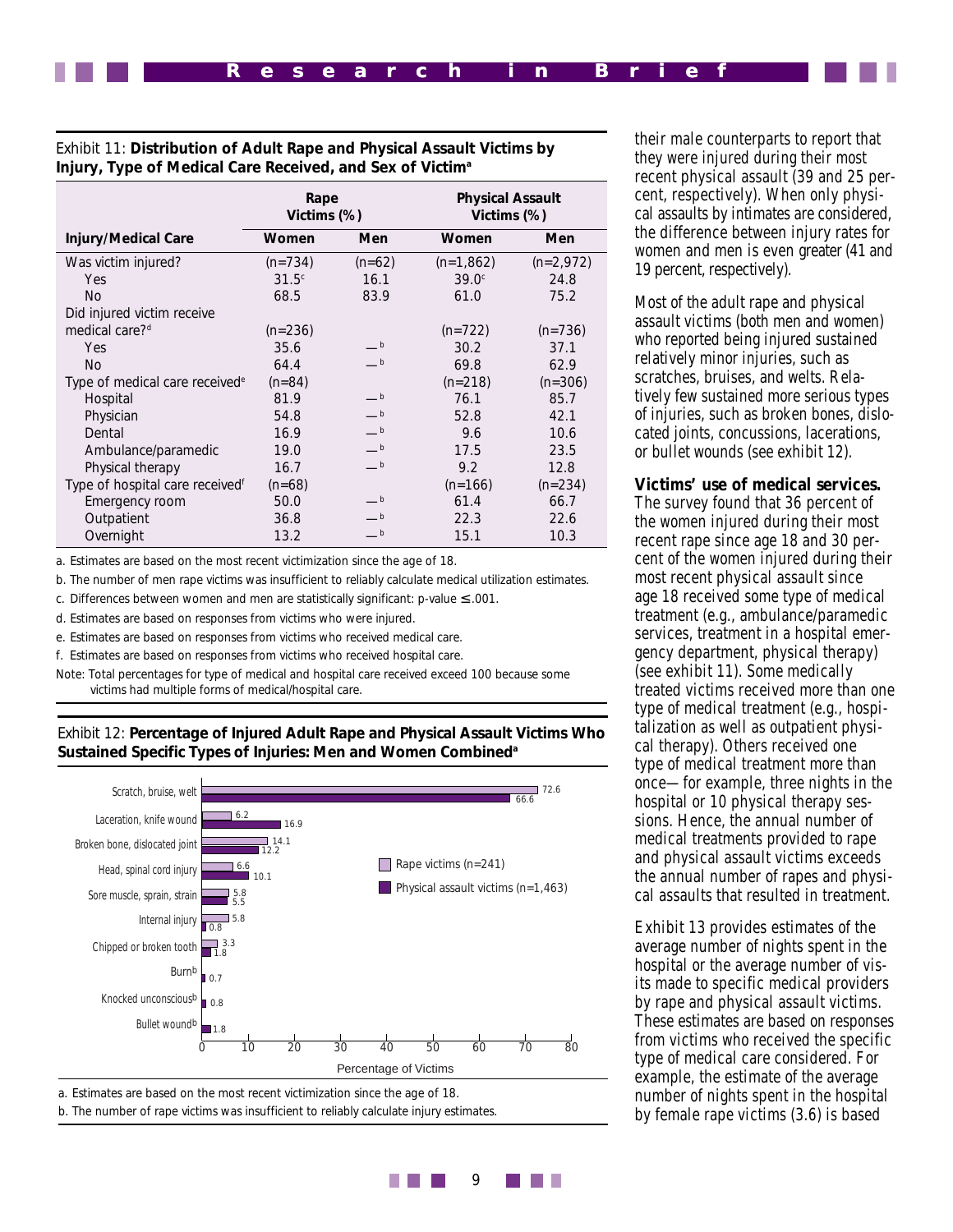only on responses by female rape victims who were treated in a hospital on an inpatient basis. It should be noted that some of these average frequency estimates have a relatively high margin of error (see footnotes c through e in exhibit 13) and should be viewed with caution.

Exhibit 14 presents estimates of the number of female rapes and physical assaults resulting in injuries annually, as well as estimates of the number of specific types of medical treatment to these victims annually. It is important to note that because women are primarily raped and physically assaulted by intimate partners, the injury and medical utilization estimates for women presented in exhibits 13 and 14 pertain mostly to rapes and physical assaults perpetrated by current and former husbands, cohabiting partners, dates, and boyfriends. Because men are primarily raped and physically assaulted by male strangers and acquaintances, the injury and medical utilization estimates for men pertain primarily to violence perpetrated by men other than intimate partners.

According to estimates generated by the NVAW Survey, hospital emergency department personnel treated approximately 1.3 million adults for injuries related to rapes and physical assaults in the 12 months preceding the survey (128,700 female rape victims, 546,900 female physical assault victims, and 588,300 male physical assault victims). This figure is somewhat lower than an estimate generated from the Study of Injured Victims of Violence (SIVV), a hospital recordextraction study conducted for the Bureau of Justice Statistics by the U.S. Consumer Product Safety Commission. The SIVV found that during 1994, hospital emergency department personnel treated an estimated 1.4 million people for injuries from confirmed or *suspected* interpersonal violence.<sup>23</sup>

Included in the SIVV estimate (but excluded from the NVAW Survey estimate) are hospital emergency department treatments to victims of all ages (including children and adolescents), victims of *suspected* interpersonal violence, male rape victims, and male and female sexual assault and robbery

*Exhibit 13: Average Number of Visits/Overnights in Hospital for Rape and Physical Assault Victims by Type of Medical Care and Sex of Victima*

|                             | Rape Victims <sup>b</sup> |                    | <b>Physical Assault Victims</b> |
|-----------------------------|---------------------------|--------------------|---------------------------------|
| <b>Type of Medical Care</b> | Women $c$                 | Women <sup>d</sup> | $\mathsf{Men}^e$                |
| Emergency room              | 3.2                       | 1.7                | 1.4                             |
| Outpatient                  | 2.2                       | 5.0                | 2.8                             |
| Overnight in hospital       | 3.6                       | 8.5                | 13.3                            |
| Physician visit             | 4.8                       | 3.3                | 7.2                             |
| Dental visit                | 5.0                       | 3.8                | 5.7                             |
| Ambulance/paramedic visit   | 1.2                       | 1.1                | 1.0                             |
| Physical therapy visit      | 13.0                      | 18.5               | 10.8                            |

a. Estimates are based on the most recent victimization since the age of 18.

b. The number of men rape victims was insufficient to reliably calculate medical utilization estimates.

c. The standard error of the mean for each estimate in this column is 1.539, 0.433, 1.049, 0.889, 1.995, 0.145, and 4.273, respectively.

d. The standard error of the mean for each estimate in this column is 0.2, 2.011, 3.365, 0.454, 1.016, 0.07, and 7.61, respectively.

e. The standard error of the mean for each estimate in this column is 0.132, 0.789, 3.0, 1.252, 1.6, 0.023, and 2.475, respectively.

Note: Estimates are based on responses from victims who received the specific type of care considered.

victims. Because these groups were excluded from the NVAW Survey estimate, it is not surprising that it is lower than the SIVV estimate of 1.4 million.

#### **Stalking is a significant social problem**

Using a definition of stalking that requires victims to feel a high level of fear, the survey found that stalking is much more prevalent than previously thought: 8 percent of surveyed women and 2 percent of surveyed men said they were stalked at some time in their life; 1 percent of surveyed women and 0.4 percent of surveyed men said they were stalked in the previous 12 months. Based on U.S. Census estimates of the number of women and men in the country, these findings equate to approximately 1 million women and 371,000 men who are stalked annually in the United States (see exhibit 15).

If a less stringent definition of stalking is used, one requiring victims to feel only somewhat frightened or a little frightened of their assailant's behavior, the lifetime stalking prevalence rate increases from 8 to 12 percent for women and from 2 to 4 percent for men; the annual stalking prevalence rate increases from 1 to 6 percent for women and from 0.4 to 1.5 percent for men. Based on these higher prevalence rates, approximately 12.1 million women and 3.7 million men are stalked at some time in their life, and an estimated 6 million women and 1.4 million men are stalked annually.

Stalking prevalence estimates generated by the NVAW Survey are higher than previous nonscientific stalking estimates. In 1992, when asked by a reporter to estimate the extent of stalking in America, forensic psychiatrist Park Dietz guessed that 5 percent of U.S. women are stalked at some time in their lifetime and 200,000 U.S. women are stalked annually.<sup>24</sup> The NVAW Survey estimate that 8 percent

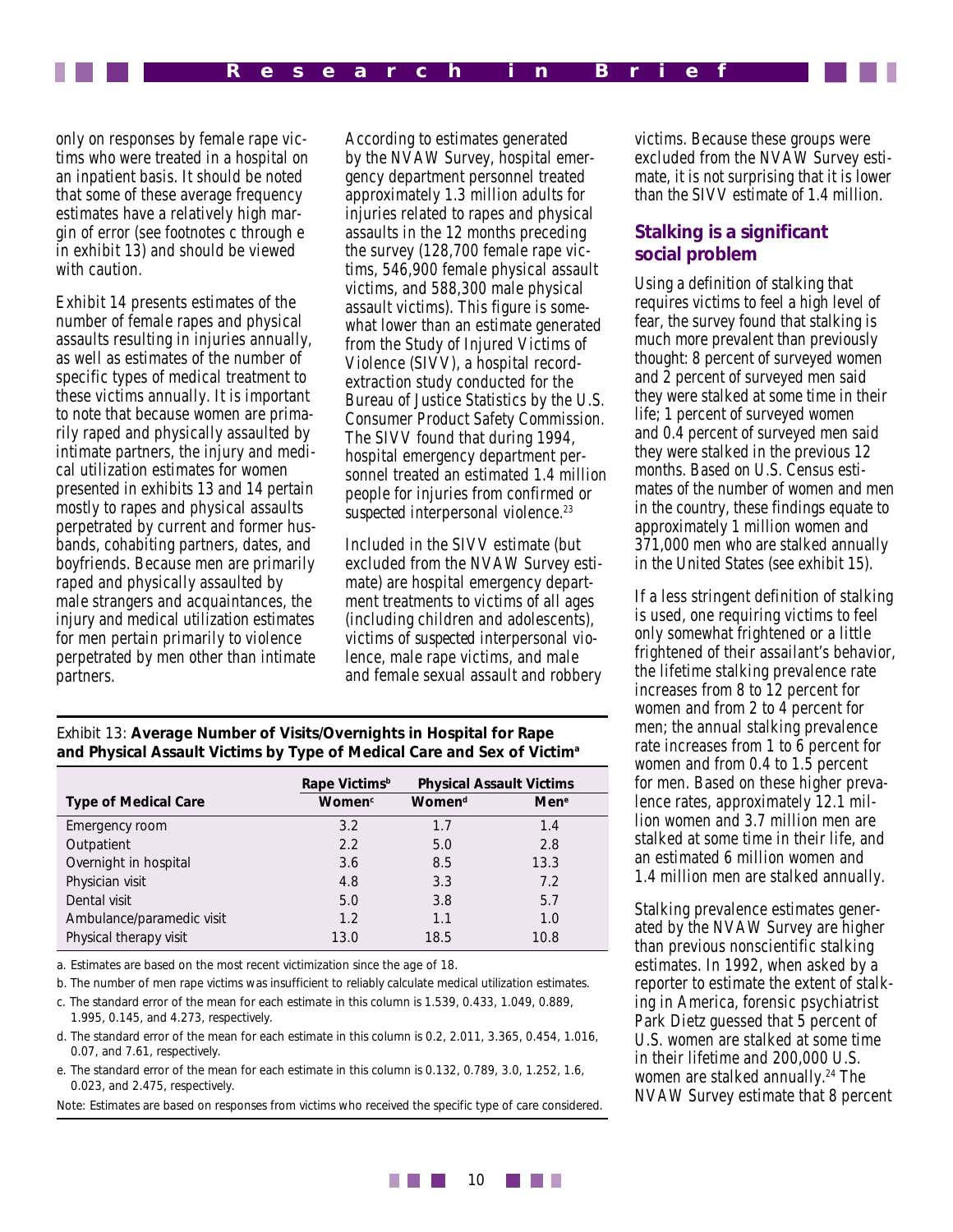of women have been stalked at some time in their life is nearly two times greater than Dietz's earlier guess, and the survey's estimate that 1 million women are stalked annually is five times greater than Dietz's earlier guess. Given the high rate of stalking victimization uncovered by the NVAW Survey, it is imperative that stalking be treated as a legitimate criminal justice problem and public concern.

## **Policy implications**

The NVAW Survey provides compelling data on the prevalence, incidence, and physical consequences of violence against women, as well as victims' utilization of medical services. Information presented in this report can help inform policy and intervention directed at violence against women. Based on findings from the survey, the authors conclude the following:

**1. Violence against women should be treated as a significant social problem.** The survey data validate opinions held by many professionals about the pervasiveness of violence against women. More than half the surveyed women reported being physically assaulted as a child by an adult caretaker and/or as an adult by another adult, and nearly one-fifth reported being raped at some time in their lives. Further, 2 percent of the surveyed women reported being raped, physically assaulted, or both in the 12 months preceding the survey. This equates to an estimated 2.1 million U.S. women who are raped and/or physically assaulted annually. Because some rape and physical assault victims experience multiple victimizations per year, an estimated 876,000 rapes and 5.9 million physical assaults are perpetrated against U.S. women annually (see exhibit 14). Given the pervasiveness of rape and physical assault among American women, it is imperative that violence against women be treated as a major criminal justice and public health concern.

**2. Rape should be viewed as a crime committed primarily against youth.** The survey confirms previous reports that most rape victims are children or adolescents. Eighteen percent of surveyed women reported being the victim of a completed or attempted rape

at some time in their lives. Of these, more than half (54 percent) were raped before the age of 18. The survey also found that women who are raped before the age of 18 are significantly more likely to be raped as adults. Given these findings, rape prevention strategies

|                                             | Estimated Number of Victimizations per Year |           |                                 |  |
|---------------------------------------------|---------------------------------------------|-----------|---------------------------------|--|
|                                             | Rape Victims <sup>a</sup>                   |           | <b>Physical Assault Victims</b> |  |
|                                             | Women                                       | Women     | Men                             |  |
| Victimization                               | 876,064                                     | 5,931,053 | 7,883,580                       |  |
| Victimization with injury                   | 275,960                                     | 2,313,111 | 1,970,895                       |  |
| Victimization with injury receiving         |                                             |           |                                 |  |
| medical treatment                           | 98,242                                      | 693,933   | 729,231                         |  |
| Victimization treated medically with:       |                                             |           |                                 |  |
| Hospital care                               | 80,460                                      | 527,389   | 627,139                         |  |
| Physician care                              | 53,837                                      | 367,784   | 306,277                         |  |
| Dental care                                 | 16,603                                      | 69,393    | 80,215                          |  |
| Ambulance/paramedic care                    | 18,666                                      | 124,908   | 175,015                         |  |
| Physical therapy                            | 16,406                                      | 62,454    | 94,800                          |  |
| Victimization treated in the hospital with: |                                             |           |                                 |  |
| Emergency room care                         | 40,230                                      | 321,707   | 420,183                         |  |
| Outpatient care                             | 29,609                                      | 116,026   | 144,242                         |  |
| Inpatient care                              | 10,621                                      | 79,108    | 62,714                          |  |
| Visit/Overnight                             |                                             |           |                                 |  |
| Emergency room visit                        | 128,736                                     | 546,902   | 588,256                         |  |
| Outpatient visit                            | 65,140                                      | 580,130   | 403,878                         |  |
| Overnight in hospital                       | 144,828                                     | 672,418   | 834,096                         |  |
| Physician visit                             | 258,418                                     | 1,213,687 | 2,205,194                       |  |
| Dental visit                                | 83,015                                      | 263,694   | 457,226                         |  |
| Ambulance/paramedic visit                   | 22,399                                      | 137,399   | 175,015                         |  |
| Physical therapy visit                      | 213,278                                     | 1,155,399 | 1,023,840                       |  |

*Exhibit 14: Average Annual Injury and Care Utilization Estimates for Adult Rape and Physical Assault Victims by Sex of Victim*

a. The number of men rape victims was insufficient to reliably calculate medical utilization estimates.

#### *Exhibit 15: Persons Stalked in Lifetime and in Previous 12 Months by Sex of Victim*

|                                            | Percentage           |                    | Number <sup>a</sup>                     |           |
|--------------------------------------------|----------------------|--------------------|-----------------------------------------|-----------|
|                                            | Women<br>$(n=8,000)$ | Men<br>$(n=8,000)$ | Women<br>$(100,697,000)$ $(92,748,000)$ | Men       |
| Stalked in lifetime <sup>b</sup>           | 8.1                  | 2.2                | 8,156,460                               | 2,040,460 |
| Stalked in previous 12 months <sup>b</sup> | 1.0                  | 0.4                | 1,006,970                               | 370,990   |

a. Based on estimates of men and women in the United States aged 18 years and older, U.S. Bureau of the Census, Current Population Survey, 1995.

b. Differences between women and men are statistically significant: p-value ≤ .001.

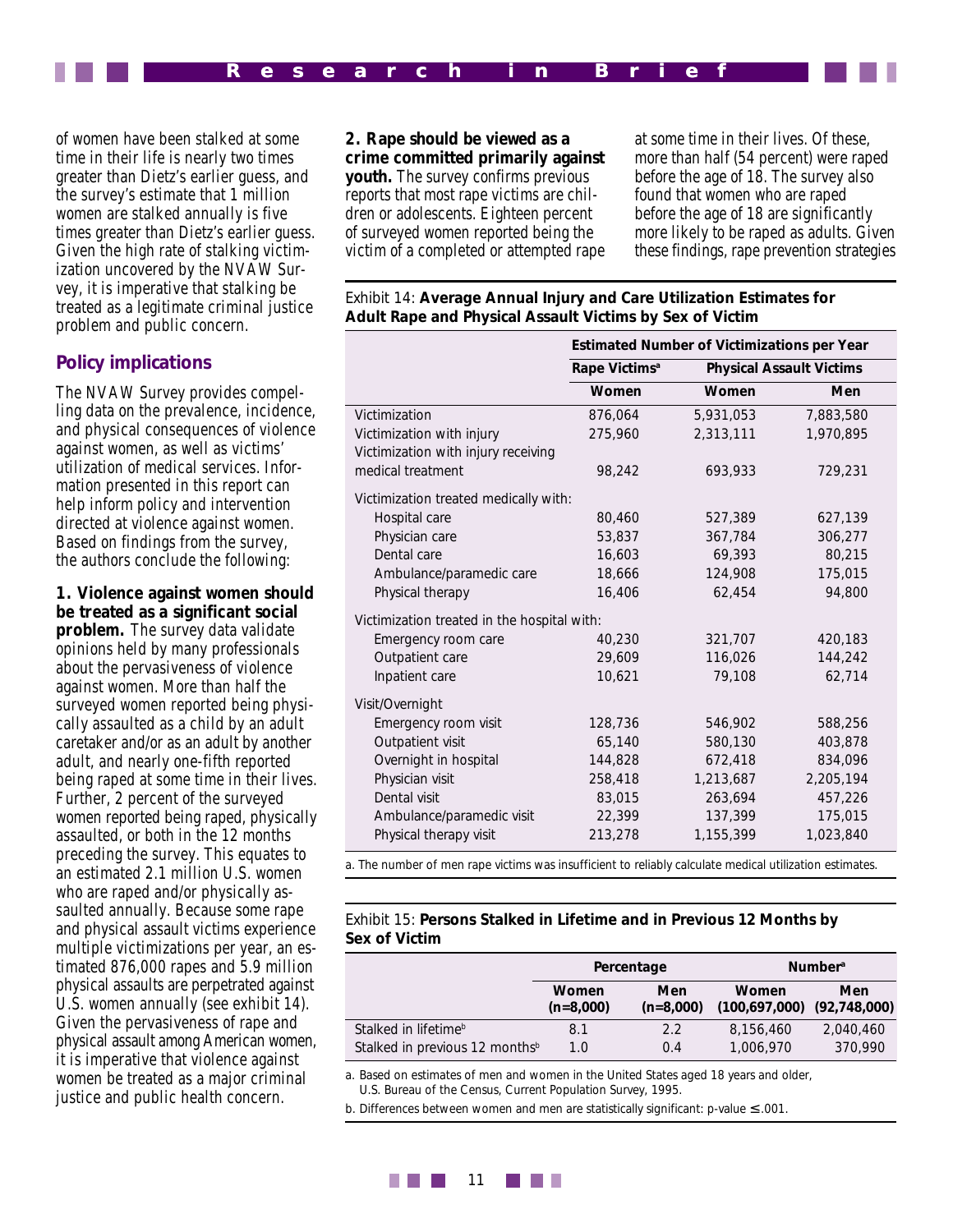should focus on rapes perpetrated against minors, and rape research should focus on the long-term effects of rape occurring at an early age.

#### **3. Studies are needed to determine why the prevalence of rape and physical assault varies significantly among women of different racial and ethnic backgrounds.**

The survey found that American Indian/Alaska Native women were most likely to report rape and physical assault victimization, while Asian/Pacific Islander women were least likely to report rape and physical assault victimization. The survey also found that Hispanic women were less likely to report rape victimization than non-Hispanic women.

It is unclear from the survey data whether the differences in prevalence rates among women of different racial and ethnic groups are caused by differences in reporting practices or differences in actual victimization experiences. It is also unclear how social, environmental, and demographic factors intersect with race and ethnicity to produce differences in rape and physical assault prevalence among women of different racial and ethnic backgrounds. Thus more research is needed to establish the degree of variance in prevalence among women of different racial and ethnic groups and to determine how much of the variance may be explained by differences in willingness to disclose information and how much by social, environmental, and demographic factors. Research is also needed to determine whether differences exist in rape and physical assault prevalence among women of diverse Asian/Pacific Islander groups, American Indian tribes, and Alaska Native communities.

#### **4. Women are at greater risk of partner violence than men.** The

survey found that women were significantly more likely than men to report being raped and physically assaulted by a current or former intimate partner, whether the timeframe considered was the person's lifetime or the 12 months preceding the survey. Moreover, women who were raped or physically assaulted by a current or former intimate partner were significantly more likely to sustain injuries than men who were raped or physically assaulted by a current or former intimate partner. Given these findings, intimate partner violence should be considered first and foremost a crime against women.

#### **5. Violence against women is predominantly partner violence.**

Data from the survey confirm previous reports that violence against women is predominantly intimate partner violence. Of the women who reported being raped and/or physically assaulted since the age of 18, three-quarters (76 percent) were victimized by a current or former husband, cohabiting partner, date, or boyfriend. Given these findings, violence-against-women intervention strategies should focus on the risks posed to women by current and former husbands, cohabiting partners, dates, and boyfriends.

#### **6. America's medical community should receive comprehensive training about the medical needs of female victims of crime.** The injury and medical utilization data generated by the NVAW Survey provide compelling evidence of the physical and social costs associated with violence against women.

The survey found that in about onethird of all rapes and physical assaults perpetrated against women, the victim

sustains an injury. Further, in about one-third of all such injury victimizations, the victim receives some type of medical care (e.g., paramedic care, emergency room treatment, dental care, or physical therapy). Thus, of the estimated 6.8 million rapes and physical assaults perpetrated against U.S. women annually, 2.6 million will result in an injury to the victim and 792,200 will result in the victim receiving some type of medical care. Because many rape and physical assault victims receive multiple forms of care for the same injury victimization, medical personnel in the United States treat literally millions of rape and physical assault victimizations annually.

Given the high number of injury victimizations perpetrated against women annually and the extensiveness of medical treatment to female victims of violence, it is imperative that medical professionals receive information about the physical consequences of violence against women and the medical needs of female victims.

**7. Stalking should be treated as a significant social problem.** Using a definition of stalking that requires victims to feel a high level of fear, the survey found that stalking is more widespread than previously thought. Eight percent of women and 2 percent of men reported being stalked at some time in their lives, and 1 percent of women and 0.4 percent of men reported being stalked in the 12 months preceding the survey. Thus an estimated 1.4 million people are stalked annually in the United States. Given the high number of stalking victims, it is important that stalking be treated as a legitimate criminal justice and public health concern.

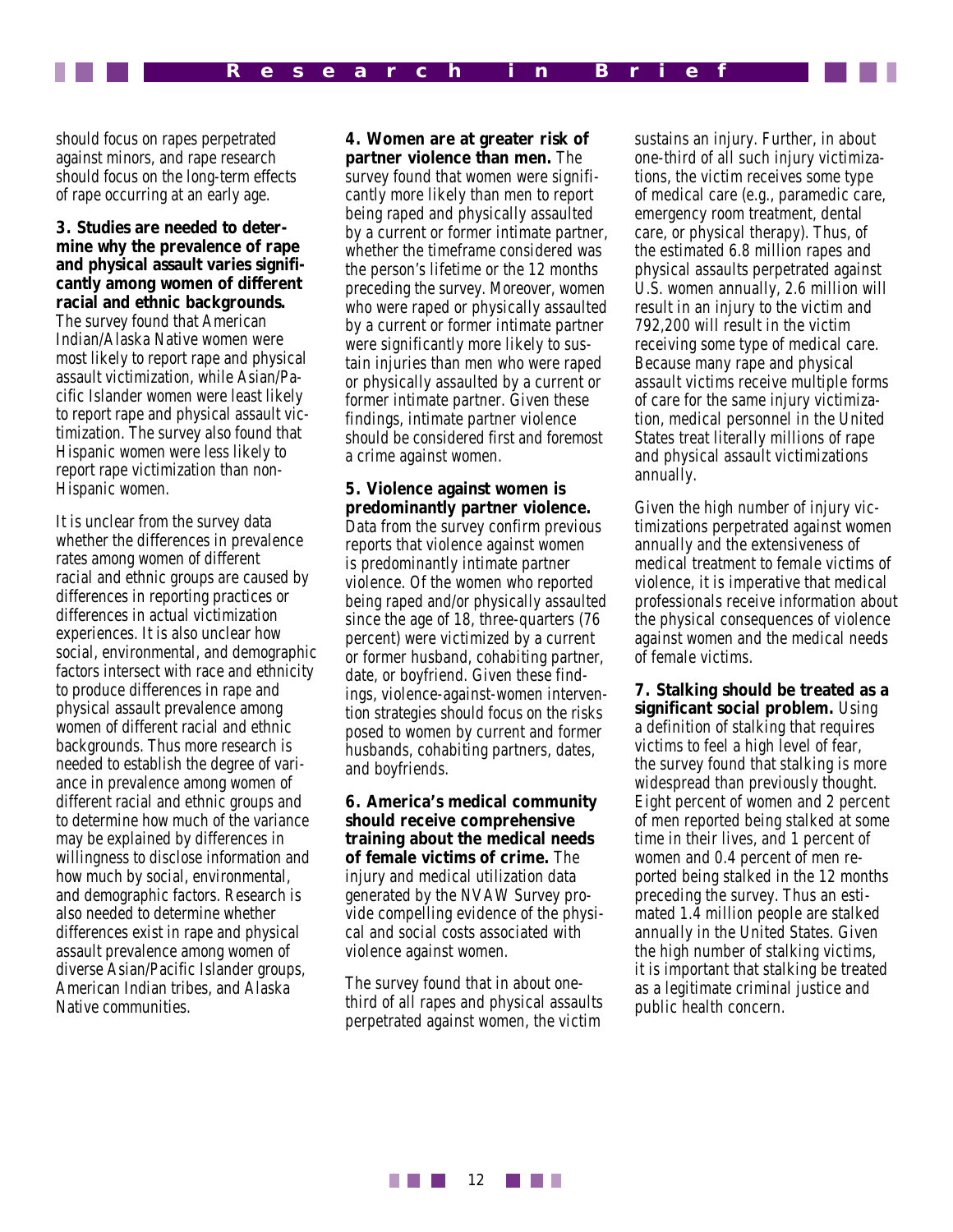# **Survey Screening Questions**

**ape** was defined as an event that occurred without the victim's consent, that involved the use or threat of force to penetrate the victim's vagina or anus by penis, tongue, fingers, or object, or the victim's mouth by penis. The definition included both attempted and completed rape. The following questions were used to screen respondents for rape victimization:1

● *[Female respondents only] Has a man or boy ever made you have sex by using force or threatening to harm you or someone close to you? Just so there is no mistake, by sex we mean putting a penis in your vagina.*

● *Has anyone, male or female, ever made you have oral sex by using force or threat of force? Just so there is no mistake, by oral sex we mean that a man or boy put his penis in your mouth or someone, male or female, penetrated your vagina or anus with their mouth.*

● *Has anyone ever made you have anal sex by using force or threat of harm? Just so there is no mistake, by anal sex we mean that a man or boy put his penis in your anus.*

● *Has anyone, male or female, ever put fingers or objects in your vagina or anus against your will or by using force or threats?*

● *Has anyone, male or female, ever attempted to make you have vaginal, oral, or anal sex against your will, but intercourse or penetration did not occur?*

**Physical assault** was defined as behaviors that threaten, attempt, or actually inflict physical harm. A modified version of the Conflict Tactics Scale<sup>2</sup> was used to screen respondents for physical assault they experienced as a child at the hands of an adult caretaker and physical assault they experienced as an adult at the hands of another adult:

● *[Physical assault as a child] When you were a child did any parent, step-parent, or guardian ever* . . .

● *[Physical assault as an adult] Not counting any incidents you have already mentioned, after you became an adult did any other adult, male or female, ever . . .*

- *Throw something at you that could hurt?*
- *Push, grab, or shove you?*
- *Pull your hair?*
- *Slap or hit you?*
- *Kick or bite you?*
- *Choke or attempt to drown you?*
- *Hit you with some object?*
- *Beat you up?*
- *Threaten you with a gun?*
- *Threaten you with a knife or other weapon?*
- *Use a gun on you?*
- *Use a knife or other weapon on you?*

**Stalking** was defined as a course of conduct directed at a specific person that involves *repeated* visual or physical proximity; nonconsensual communication; verbal, written, or implied threats; or a combination thereof that would cause fear in a reasonable person (with *repeated* meaning on two or more occasions). The survey used the following questions to screen for stalking victimization:

● *Not including bill collectors, telephone solicitors, or other salespeople, has anyone, male or female, ever . . .*

*— Followed or spied on you?*

- *Sent you unsolicited letters or written correspondence?*
- *Made unsolicited phone calls to you?*
- *Stood outside your home, school, or workplace?*
- *Showed up at places you were even though he or she had no business being there?*
- *Left unwanted items for you to find?*
- *Tried to communicate in other ways against your will?*
- *Vandalized your property or destroyed something you loved?*

Respondents who answered *yes* to one or more of these questions were asked whether anyone had ever done any of these things to them on more than one occasion and whether they felt frightened or feared bodily harm as a result of these behaviors. Only respondents who reported being victimized *on more than one occasion* and who were *very frightened* or *feared bodily harm* were counted as stalking victims.

#### **Notes**

1. Rape screening questions were adapted from those used in The National Women's Study, see *Rape in America: A Report to the Nation*, National Victim Center and the Crime Victims Research and Treatment Center, 211 Wilson Boulevard, Suite 300, Arlington, Virginia 22201, April 23, 1992, p.15.

2. Straus, Murray, "Measuring Intrafamily Conflict and Violence: The Conflict Tactics (CT) Scale," *Journal of Marriage and the Family* 41 (February 1979): 75–88.

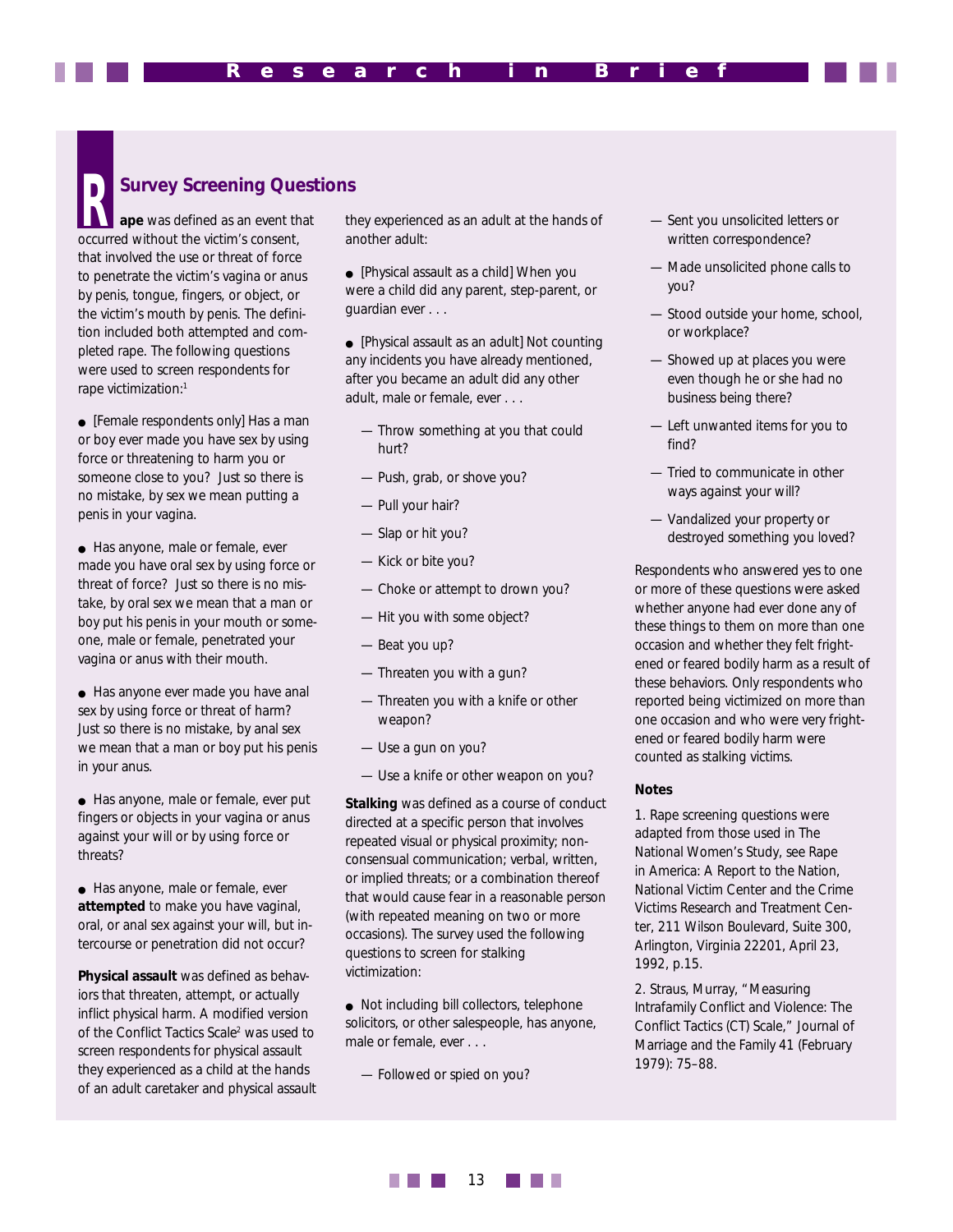# **T Survey Methodology**

he National Violence Against Women (NVAW) Survey was conducted from November 1995 to May 1996 by interviewers at Schulman, Ronca, and Bucuvalas, Inc. (SRBI), under the direction of John Boyle.<sup>1</sup> The authors of this report designed the survey and conducted the analysis.

The national sample was drawn by random-digit dialing from households with a telephone in all 50 States and the District of Columbia. The sample was administered by U.S. Census region. Within each region, a simple random sample of working residential "hundreds banks" of phone numbers was drawn. (A hundreds bank is the first eight digits of any 10-digit telephone number; e.g., 301–608–38xx.) A randomly generated two-digit number was appended to each randomly sampled hundreds bank to produce the full 10 digit, random-digit number. Separate banks of numbers were generated for male and female respondents. These random-digit numbers were called by SRBI interviewers from their central telephone facility, where nonworking and nonresidential numbers were screened out. Once a residential household was reached, eligible adults (i.e., women and men 18 years of age and older) in each household were identified. In households with more than one eligible adult, the adult with the most recent birthday was selected as the designated respondent.

A total of 8,000 women and 8,005 men 18 years and older were interviewed using a computer-assisted telephone interviewing system. (Five completed interviews with men were subsequently eliminated from the sample during data editing due to an excessive amount of incongruous data.) Only female interviewers surveyed female respondents. For male respondents, approximately half of the

interviews were conducted by female interviewers and half by male interviewers.

A Spanish-language translation was administered by bilingual interviewers for Spanishspeaking respondents.

To determine the representativeness of the sample, select demographic characteristics of the NVAW Survey sample were compared with demographic characteristics of the general population as measured by the U.S. Census Bureau's 1995 Current Population Survey of adult men and women. Sample

weighting was considered to correct for possible biases introduced by the fact that some households had multiple phone lines and multiple eligibles, and for over- and under-representation of selected subgroups. Although there were some instances of over- and under-representation, the overall unweighted prevalence rates for rape, physical assault, and stalking were not significantly different from their respective weighted rates. As a result, sample weighting was not used in the analysis of the NVAW Survey data.

#### *Exhibit 16: Estimated Standard Errors Multiplied by the z-Score (1.96) for a 95-Percent Confidence Level by Sample or Subsample Size*

**Percentage of the Sample or Subsample Giving a Certain**

|                | Response or Displaying a Certain Characteristic for<br>Percentages Exactly or Approximately Equal to: |          |          |          |       |  |  |
|----------------|-------------------------------------------------------------------------------------------------------|----------|----------|----------|-------|--|--|
| Size of Sample |                                                                                                       |          |          |          |       |  |  |
| or Subsample   | 10 or 90                                                                                              | 20 or 80 | 30 or 70 | 40 or 60 | 50/50 |  |  |
| 16,000         | 0.5                                                                                                   | 0.6      | 0.7      | 0.8      | 0.8   |  |  |
| 12,000         | 0.6                                                                                                   | 0.7      | 0.8      | 0.9      | 0.9   |  |  |
| 8,000          | 0.7                                                                                                   | 0.9      | 1.0      | 1.1      | 1.1   |  |  |
| 4,000          | 0.9                                                                                                   | 1.2      | 1.4      | 1.5      | 1.5   |  |  |
| 3,000          | 1.1                                                                                                   | 1.4      | 1.6      | 1.8      | 1.8   |  |  |
| 2,000          | 1.3                                                                                                   | 1.8      | 2.0      | 2.1      | 2.2   |  |  |
| 1,500          | 1.5                                                                                                   | 2.0      | 2.3      | 2.5      | 2.5   |  |  |
| 1,300          | 1.6                                                                                                   | 2.2      | 2.5      | 2.7      | 2.7   |  |  |
| 1,200          | 1.7                                                                                                   | 2.3      | 2.6      | 2.8      | 2.8   |  |  |
| 1,100          | 1.8                                                                                                   | 2.4      | 2.7      | 2.9      | 3.0   |  |  |
| 1,000          | 1.9                                                                                                   | 2.5      | 2.8      | 3.0      | 3.1   |  |  |
| 900            | 2.0                                                                                                   | 2.6      | 3.0      | 3.2      | 3.3   |  |  |
| 800            | 2.1                                                                                                   | 2.8      | 3.2      | 3.4      | 3.5   |  |  |
| 700            | 2.2                                                                                                   | 3.0      | 3.4      | 3.6      | 3.7   |  |  |
| 600            | 2.4                                                                                                   | 3.2      | 3.7      | 3.9      | 4.0   |  |  |
| 500            | 2.6                                                                                                   | 3.5      | 4.0      | 4.3      | 4.4   |  |  |
| 400            | 2.9                                                                                                   | 3.9      | 4.5      | 4.8      | 4.9   |  |  |
| 300            | 3.4                                                                                                   | 4.5      | 5.2      | 5.6      | 5.7   |  |  |
| 200            | 4.2                                                                                                   | 5.6      | 6.4      | 6.8      | 6.9   |  |  |
| 150            | 4.8                                                                                                   | 6.4      | 7.4      | 7.9      | 8.0   |  |  |
| 100            | 5.9                                                                                                   | 7.9      | 9.0      | 9.7      | 9.8   |  |  |
| 75             | 6.8                                                                                                   | 9.1      | 10.4     | 11.2     | 11.4  |  |  |
| 50             | 8.4                                                                                                   | 11.2     | 12.8     | 13.7     | 14.0  |  |  |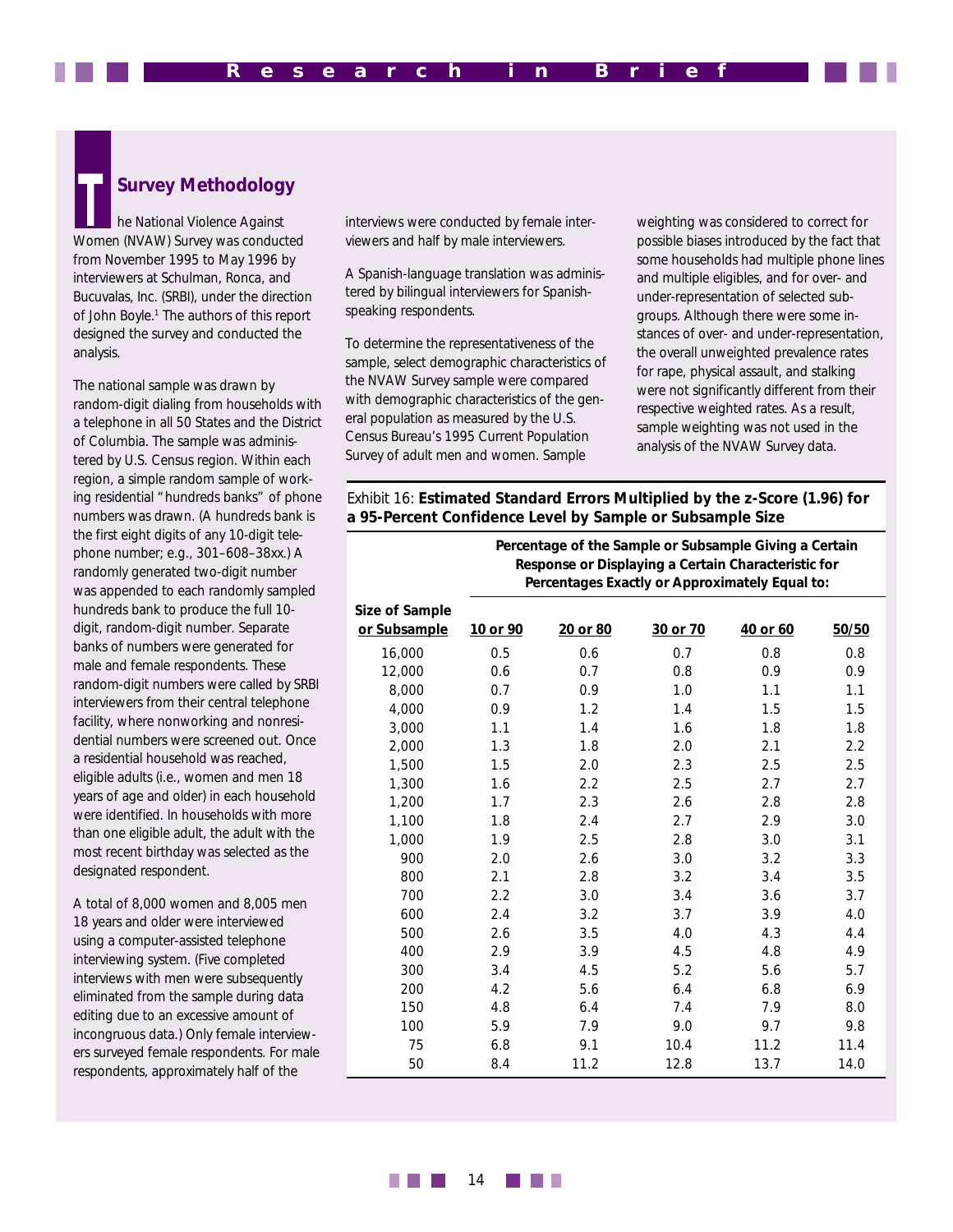A technical report describing the survey methods in more detail and recording sample characteristics and prevalence rates using weighted and unweighted data is available from the authors.<sup>2</sup>

Data were analyzed using SPSS Base 7.0 for Windows software. Measures of association (e.g., Lambda) were calculated between nominal-level independent and dependent variables, and the chi-square statistic was used to test for statistically significant differences between men and women (p-value ≤ .05). Any estimates based on five or fewer responses were deemed unreliable and therefore were not tested for statistically significant differences between groups and not presented in the tables. Because estimates presented in this report generally exclude "don't know," "refused," and other invalid responses,

sample and subsample sizes (n's) vary from table to table.

The estimates from this survey, as from any sample survey, are subject to random sampling error. Exhibit 16 presents the estimated standard errors multiplied by the z-score (1.96) for specified sample and subsample sizes of 16,000 or less at different response distributions of dichotomous variables (e.g., raped/not raped, injured/not injured). These estimated standard errors can be used to determine the extent to which sample estimates will be distributed around the population parameter (i.e., the true population distribution). As exhibit 16 shows, larger sample and subsample sizes produce smaller estimated standard errors. Thus the estimated standard error at the 95-percent confidence level for a sample or subsample of 8,000 (the number of women and men, respectively, on which life-

#### **Notes**

1. Kennedy, Leslie W., in Foreword to *Dangerous Domains: Violence Against Women in Canada* by Holly Johnson, Scarborough, Ontario: International Thomas Publishing, 1996.

2. Wilson, Carolyn F., *Violence Against Women: An Annotated Bibliography*, Boston: G.K. Hall & Co., 1981.

3. National Research Council, *Understanding Violence Against Women,* Washington, D.C.: National Academy Press, 1996: 40–44.

4. Ibid.

5. Michael, Robert T., John H. Gagnon, Edward O. Lauman, and Gina Kolata, *Sex in America: A Definitive Survey*, New York: Warner Books, 1994: 223.

6. The NVAW Survey was conducted from November 1995 to May 1996 (see "Survey Methodology," page 14). Respondents reported on events that spanned the 12 months prior to their interview. For example, a person who was interviewed in November 1995 reported on events that occurred between November 1994 and November 1995; a person who was interviewed in May 1996 reported on events that occurred between May 1995 and May 1996.

7. Craven, Diane, *Sex Differences in Violent Victimization, 1994,* Special Report, Washington, D.C.: U.S. Department of Justice, Bureau of Justice Statistics, September 1997, NCJ 164508.

8. The two rape/sexual assault screening questions used in the NCVS are as follows: *(1) (Other than any incidents already mentioned,) has anyone attacked or threatened you in any of these ways: . . . (e) Any rape, attempted rape, or other type of sexual attack? (2) (Other than any incidents already mentioned,) have you been forced or coerced to engage in unwanted sexual activity by (a) someone you didn't know before, (b) a casual acquaintance, or, (c) someone you know well?*

9. See, for example, Helton, A.M., "The Pregnant Battered Women," *Responses to Victimization of Women and Children* 9. (1) 1986: 22–23; Koss, Mary P., "Detecting the Scope of Rape: A Review of Prevalence Research Methods," *Journal of Interpersonal Violence* 8 (2) (June 1993): 198–222.

10. See "Survey Screening Questions," page 13.

11. Straus, Murray, "Measuring Intrafamily Conflict and Violence: The Conflict Tactics (CT) Scale," *Journal of Marriage and the Family* 41 (February 1979): 75–88.

12. Craven, *Sex Differences in Violent Victimization*, *1994*.

time and annual prevalence rates are based) is 1.1 percentage points if the response distribution is a 50/50 split, while the standard error at the 95-percent confidence level for a sample or subsample of 50 is 14 percentage points if the response distribution is a 50/50 split.

#### **Notes**

1. John Boyle, Ph.D., is senior vice president and director of the Government and Social Research Division at SRBI. Dr. Boyle, who specializes in public policy research in the area of health and violence, also manages the firm's Washington, D.C., area office.

2. To obtain copies of the *National Violence Against Women Survey Methodology Report*, call or write to the Center for Policy Research, 1570 Emerson Street, Denver, Colorado, 80218; 303–837–1555.

13. Bachman, Ronet, *Death and Violence on the Reservation: Homicide, Family Violence, and Suicide in American Indian Populations,* Westport, CT.: Auburn House, 1992.

14. Wallace, L.J.D., A.D. Calhoun, K.E. Powell, J. O'Neill, and S.P. James, *Homicide and Suicide Among Native Americans 1979–1992,* Violence Surveillance Summary Series, No. 2, Atlanta, GA: Centers for Disease Control and Prevention, National Center for Injury Prevention and Control, 1996.

15. Tjaden, Patricia, and Nancy Thoennes, *Stalking in America: Findings From the National Violence Against Women Survey,* Research in Brief, Washington, D.C.: U.S. Department of Justice, National Institute of Justice, April 1998, NCJ 169592.

16. Ho, C.K., "An Analysis of Domestic Violence in Asian American Communities: A Multicultural Approach to Counseling," in *Diversity and Complexity in Feminist Therapy,* ed. L.S. Brown and M. Root, New York: Harrington Park, 1996: 129–150; Huisman, K.A., "Wife Battering in Asian American Communities," *Violence Against Women* 2 (1996): 260–283.

17. Sorenson, S.B., J.A. Stein, J.M. Siegel, J.M. Golding, and M.A. Burnam, "The Prevalence of Adult Sexual Assault: The Los Angeles Epidemiologic Catchment Area Project," *American*